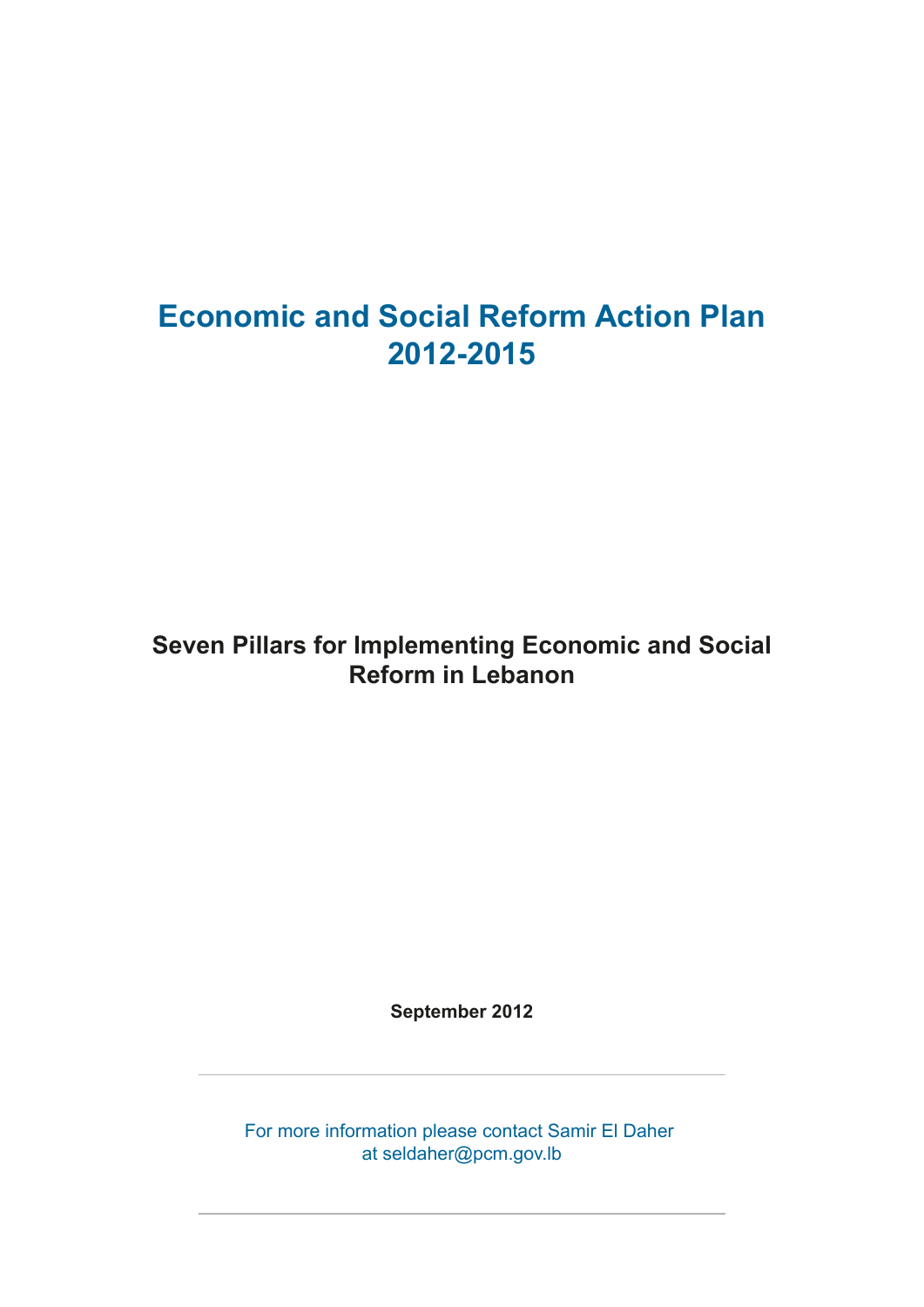### **Table of Contents**

| <b>1. POLICY GUIDELINES AND PRIORITIES</b>                                                                                                                                                                                                              | 5  |
|---------------------------------------------------------------------------------------------------------------------------------------------------------------------------------------------------------------------------------------------------------|----|
| <b>2. REFORM PILLARS</b>                                                                                                                                                                                                                                | 6  |
| I. PUBLIC DEBT MANAGEMENT AND FISCAL REFORM                                                                                                                                                                                                             | 6  |
| Public Debt                                                                                                                                                                                                                                             | 6  |
| <b>Fiscal Reform</b>                                                                                                                                                                                                                                    | 7  |
| II. PRIVATE SECTOR DEVELOPMENT                                                                                                                                                                                                                          | 8  |
| III. INFRASTRUCTURE REHABILITATION                                                                                                                                                                                                                      | 9  |
|                                                                                                                                                                                                                                                         | 10 |
| Transportation                                                                                                                                                                                                                                          | 11 |
| Water and Sanitation                                                                                                                                                                                                                                    | 11 |
| Environment                                                                                                                                                                                                                                             | 12 |
| Telecommunications<br>$\frac{1}{2}$ . The contract of the contract of the contract of the contract of the contract of the contract of the contract of the contract of the contract of the contract of the contract of the contract of the contract of t | 12 |
| IV. HUMAN DEVELOPMENT                                                                                                                                                                                                                                   | 13 |
| V. REGIONAL AND MUNICIPAL DEVELOPMENT                                                                                                                                                                                                                   | 15 |
| VI. INSTITUTIONAL AND ADMINISTRATIVE REFORM                                                                                                                                                                                                             | 16 |
| <b>VII. MISCELLANEOUS ENABLERS</b>                                                                                                                                                                                                                      | 17 |
|                                                                                                                                                                                                                                                         |    |

| 3. APPENDIX: ECONOMIC AND SOCIAL REFORM MATRIX |
|------------------------------------------------|
|                                                |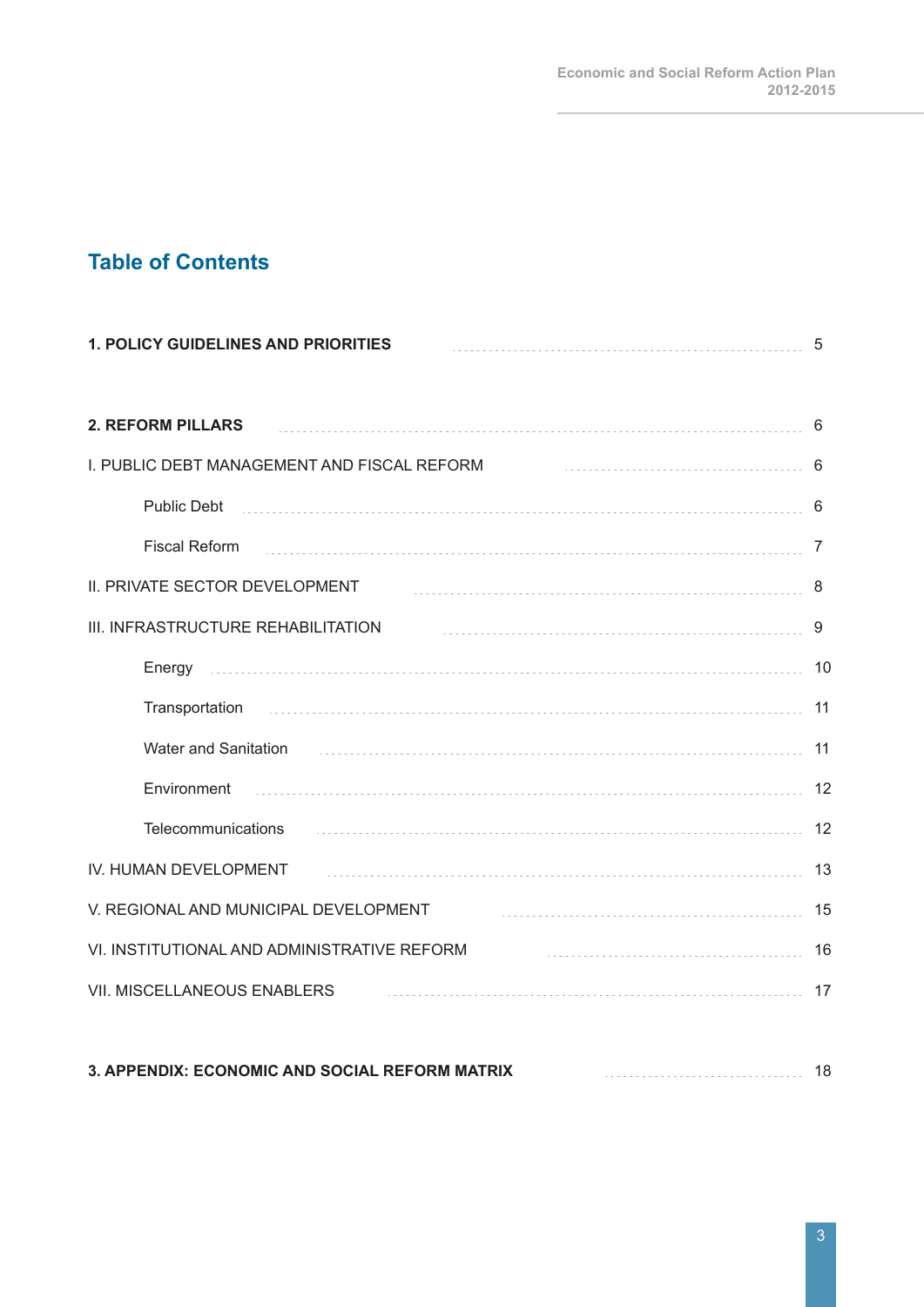#### **1. POLICY GUIDELINES AND PRIORITIES**

1. Lebanon's resources consist of its human capital, unique geography and privileged location – assets that bestow upon Lebanon its comparative advantages at the regional and global levels. For Lebanon to achieve high and sustained economic rates of growth, and create high value added jobs on a scale sufficient to consolidate civil harmony and dent emigration, it must redirect its economy towards sectors and activities based on knowledge and innovation anchored onto its vast pool of talent and expertise. To do so, Lebanon must increase its productivity in the niches where it holds a comparative advantage and can strengthen its competitive position and become an important pole capable of expanding the size of its market, and therefore of its economy, beyond the narrow confines of its national borders, in exporting its "knowledge-based" services – in addition to its traditional goods and services where its position is well established – rather than its human resources as in the past.

2. Under the right policies, Lebanon's economy could run at a much higher gear. The government will support private initiative, the main driver of economic growth, in improving and strengthening the levers of public policy – through a comprehensive, mutually reinforcing set of legal, regulatory, institutional and fiscal reforms – to ease the structural impediments that over the past decades have constrained economic growth, suppressed employment creating potentials, added to the cost of doing business, and hindered the ability of the enterprise sector to compete in regional and global markets. Any step aimed at economic development in Lebanon must be part of a three-pronged approach to spur growth, and based upon: (i) encouraging the flows of capital into the economy, in providing an enabling environment for investments by Lebanese as well as non residents and ensuring the stability that facilitates financial transfers; (ii) spurring exports of Lebanese goods and services which could grow between 12% and 20% annually, so as to strengthen the balance of payments and contain the large trade deficit; and (iii) stimulating tourism activities, by adopting more effective mechanisms which depart from current improvised policies. These three axes of policy will provide the Lebanese economy with expanded foreign exchange resources and enhance the prospects for job creation.

The plan focuses on the role of the public sector in establishing the necessary framework to enhance private sector investments, which create high value added jobs in the "real economy" -- agriculture, industry, tourism, banking and trade. Therefore, the government strategy does not delve into the specifics of these areas were the private sector invests and takes risks. The government package of reforms, within this framework, will thus aim at:

(i) Ensuring congruence of fiscal policies with the objectives of economic growth and restoring fiscal sustainability over the medium term mainly in addressing the issue of the public debt through an effective debt reduction strategy and improved debt management; and streamlining the budgetary process.

(ii) Promoting policies and enacting legislation and regulations which improve the investment climate and support private-led growth.

(iii) Developing and rehabilitating the decaying infrastructure to allow Lebanese households and corporations adequate and affordable access to electricity, transportation, water supply and sanitation, and information technology and telecommunications. In addition, halting environmental degradation and creeping destruction of our natural sites (sea shores, mountain tops, river basins, gorges and valleys) and cultural heritage will be a target of government action.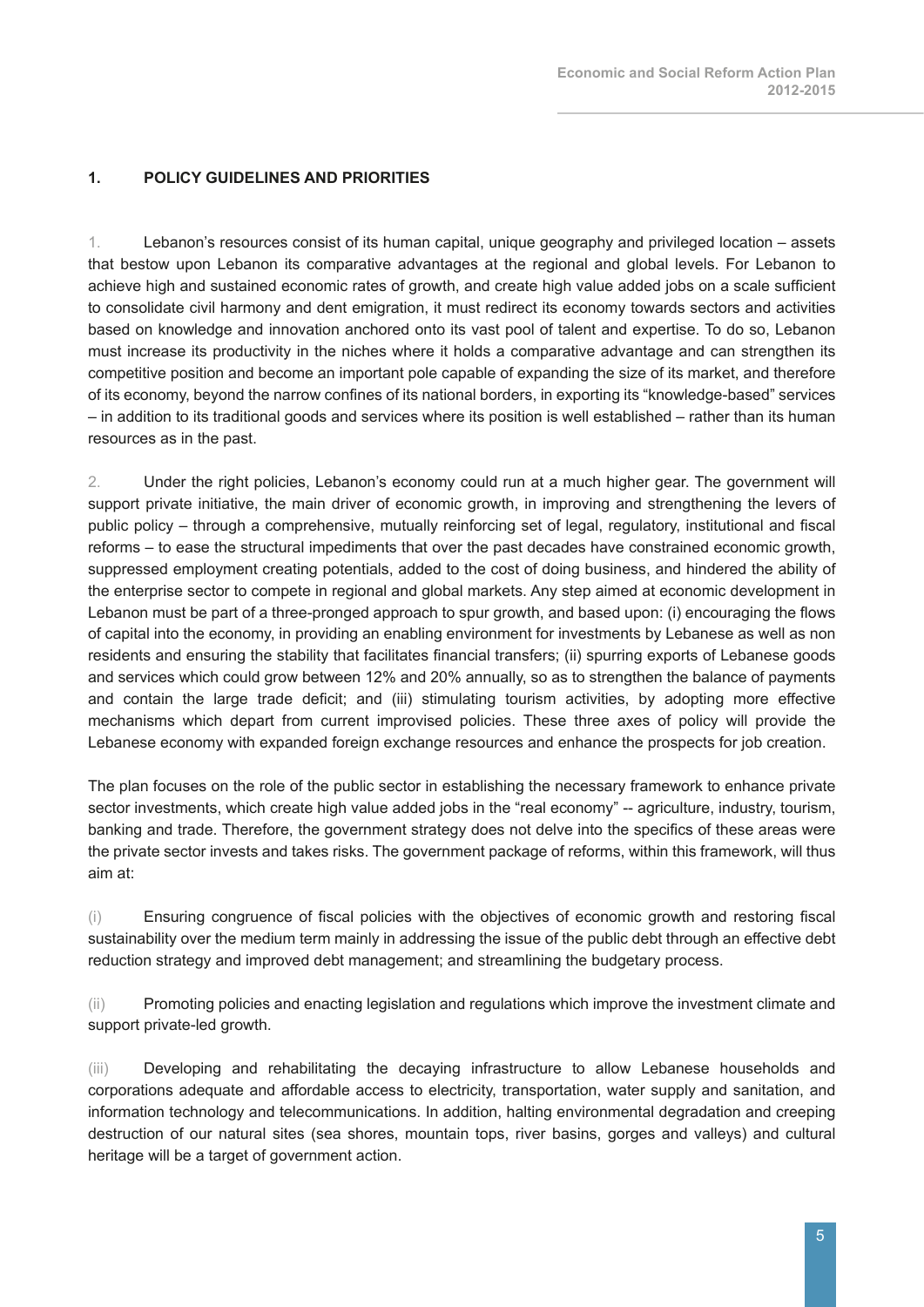(iv) Furthering human development through enhancing social cohesion and solidarity, and improving access to education, health care and, as needed, social protection, while improving the design and implementation of programs to ensure fair access to all social groups, provide quality education at all levels – the very basis of a knowledge economy; allow access for all segments of the population to affordable health care; and offer essential social services in partnership with the private sector. In particular, the government intends to introduce reforms to the retirement and social protection system of (elderly) private sector workers who lose their healthcare and social benefits upon retiring. This is a major problem for those who serve the interests of the private companies where they work, yet leave employment neither with pension entitlement nor health coverage. To provide for such benefits, there is a need to secure new sources of funding through diversified investment channels for the NSSF funds in order to get better returns, as the NSSF investment portfolio of more than 9,000 Billion LBP largely consists of Treasury Bills the purchasing power of which may be lost through inflation. Society's most vulnerable groups – the poor, elderly and disenfranchised – will be protected through a targeted and fiscally sustainable safety net program for which the government has already allocated funding.

(v) Promoting a growth inducing, job creating socio-economic development strategy across Lebanon's regions beyond the traditional centers – mainly greater Beirut – where most economic activities, wealth creation and employment opportunities are concentrated. There is also a need to establish industrial parks and cities for agricultural manufacturing, given the will to promote real development and reduce pressures away from the capital and its suburbs. Any such planned development should fall under the "National Physical Master plan for the Lebanese Territories" (NPMLT), which was approved by the Lebanese government in 2009.

(vi) Implementing a thorough institutional and administrative reform to upgrade the capability of the civil service and improve the governance of public sector institutions.

(vii) Introducing miscellaneous yet important reforms inter-alia to improve the nation's statistical capabilities, strengthen the price index committee, the prices council, and the Board of the NSSF, enact the food safety law, combat economic corruption, create a public asset management agency to enhance the control and improve the return over such assets, especially as regards the state large land holding portfolio. and build the framework for disaster risk reduction and management. The Social and Economic Council must be empowered in reviving the tripartite bodies representing employees, employers and the government.

The specific actions and projects covered in the medium-term plan under each of the seven pillars of reform are detailed in the matrix provided in annex. Where estimates are available, the matrix shows the financial and budgetary implications notably as far as infrastructure sector investments are concerned. Budget estimates for education reform are not provided nor are those for security and defense (outside the scope of this document).

#### **2. REFORM PILLARS**

#### **I. PUBLIC DEBT MANAGEMENT, FISCAL REFORM AND BUDGETARY PROCESS**

#### **■ Public Debt**

3. Debt service represents the highest budgetary outlay (after salaries and compensations of public sector employees), accounting for about 40% of tax receipts and 1/3rd of total revenues. The always ascending public debt has, for a decade and a half, become a permanent drain on state resources crowding out the investments needed to rehabilitate an obsolete infrastructure, and reducing the scope and quality of services provided to citizens. A fully qualified debt management department organizing efficiently and effectively the "front, middle and back offices" of debt management is being created at the ministry of finance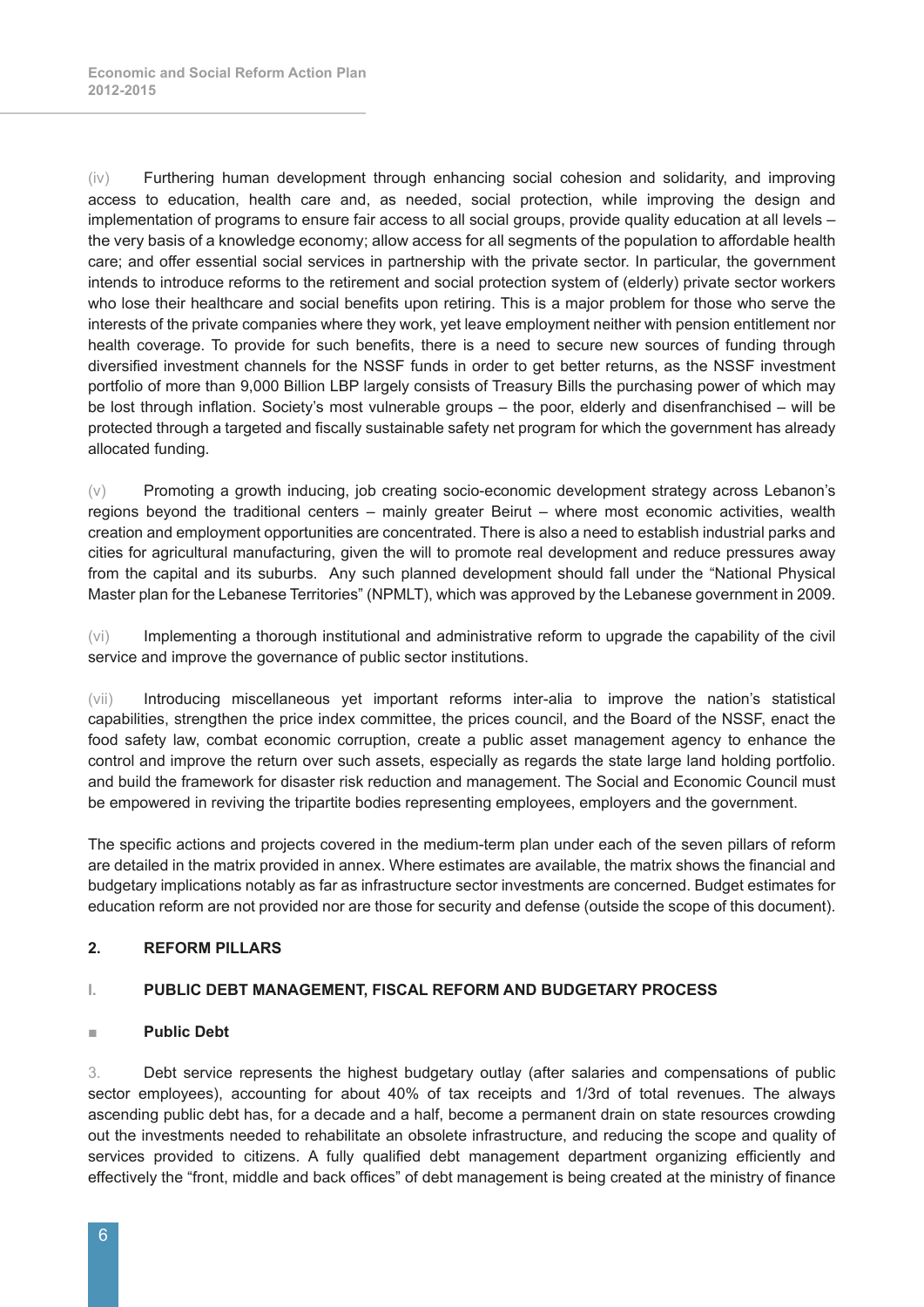(MOF) to strengthen its capabilities in this crucial area. The institutional action will require joint efforts and coordination between the MOF and the central bank.

4. The MOF had developed a Debt Management Framework for 2010-2015. Taking into account the risk profile of the debt, this medium-term strategy has five main objectives, namely to: (i) reduce re-financing risk through maintaining a smooth repayment profile; (ii) reduce the rollover risk by lengthening the average maturity of the debt portfolio; (iii) reduce the risk related to debt service; (iv) maintain the share of foreign-exchange dominated debt below a given threshold; and (v) increase the level of concessional financing for investment projects. Moreover, with the enacting of the law on capital markets which have a strong impact on improving liquidity and price discovery in debt instruments, including government debt, the government is acting on the establishment and staffing of the capital market regulatory authority.

5. The government is further committed to develop an active and workable strategy for debt reduction beyond the ad-hoc approach so far adopted, towards a sustainable solution to the debt predicament. Government objective is to bring down steadily over the next 7 years debt to GDP ratio from about 140 % to well below 100% – the ratio agreed under the Euro convergence criteria (failure to abide by the ratio has been at the root of the debt crisis currently rocking some countries in the Euro zone). The strategy would rely on a combination of economic growth inducing policies which the government is currently assessing. In particular, curtailing the deficit of the power company, EdL (accounting for over 4% of GDP) would have a substantial deficit reduction effect and would therefore contain the growth of the public debt. Moreover, it is important that the potential inflows of revenues from the "Sovereign Fund for Oil and Gas Revenues" be used according to standards which are agreed upon, in order to assure the fulfillment of the growth and development goals, while guaranteeing at the same time the rights of current and future generations from this national wealth, and helping reduce public debt. Within this framework, priority shall be given to the use of these resources to reduce the public debt outstanding, in a way that would free tax revenues to be used to fund public investment and development programs. The government is currently giving consideration to use resources from this fund on a priority basis to pay down public debt until it had fallen below 60% of GDP.

#### **■ Fiscal Reform**

6. Fiscal policy – beyond the mere dimension of revenue generation – will be reassessed with a focus on the efficiency and equity of the tax regime, as well as its effect on economic growth and employment generation. Fiscal adjustment measures will consider the impact of various tax policies and scenarios on the level and growth of investments, exports, and savings. Rehabilitating the infrastructure and funding new social programs require additional revenues. In revisiting the fiscal system, the challenge is to achieve the highest level of efficiency while maintaining equity. In Lebanon, fiscal adjustments have mostly been performed from a pure consideration of deficit reduction and budget balancing. The government believes that fiscal adjustments should be part of a comprehensive socio-economic project and a tool to achieve the objectives of the government economic strategy. Fiscal adjustment is also essential to put the debt on a downward trend. This adjustment will have to be shared equitably to be accepted and sustained, and every effort will be made to minimize its impact on the poorer segments of the population. The government has to balance the difficult choices of reducing public deficit by increasing taxes and/or lowering expenditures; or increasing public expenditure in a bid to stimulate the economy.

7. On the expenditure side, the government would seek to optimize capital expenditures through better planning, developing a leaner administrative structure with more competences, while rationalizing and targeting social expenditures and subsidies as well as eliminating contributions to ineffective and profligate organizations. It is important to review the public expenditure policies dedicated to consumption instead of capital spending which sustains economic growth and in turn creates new jobs.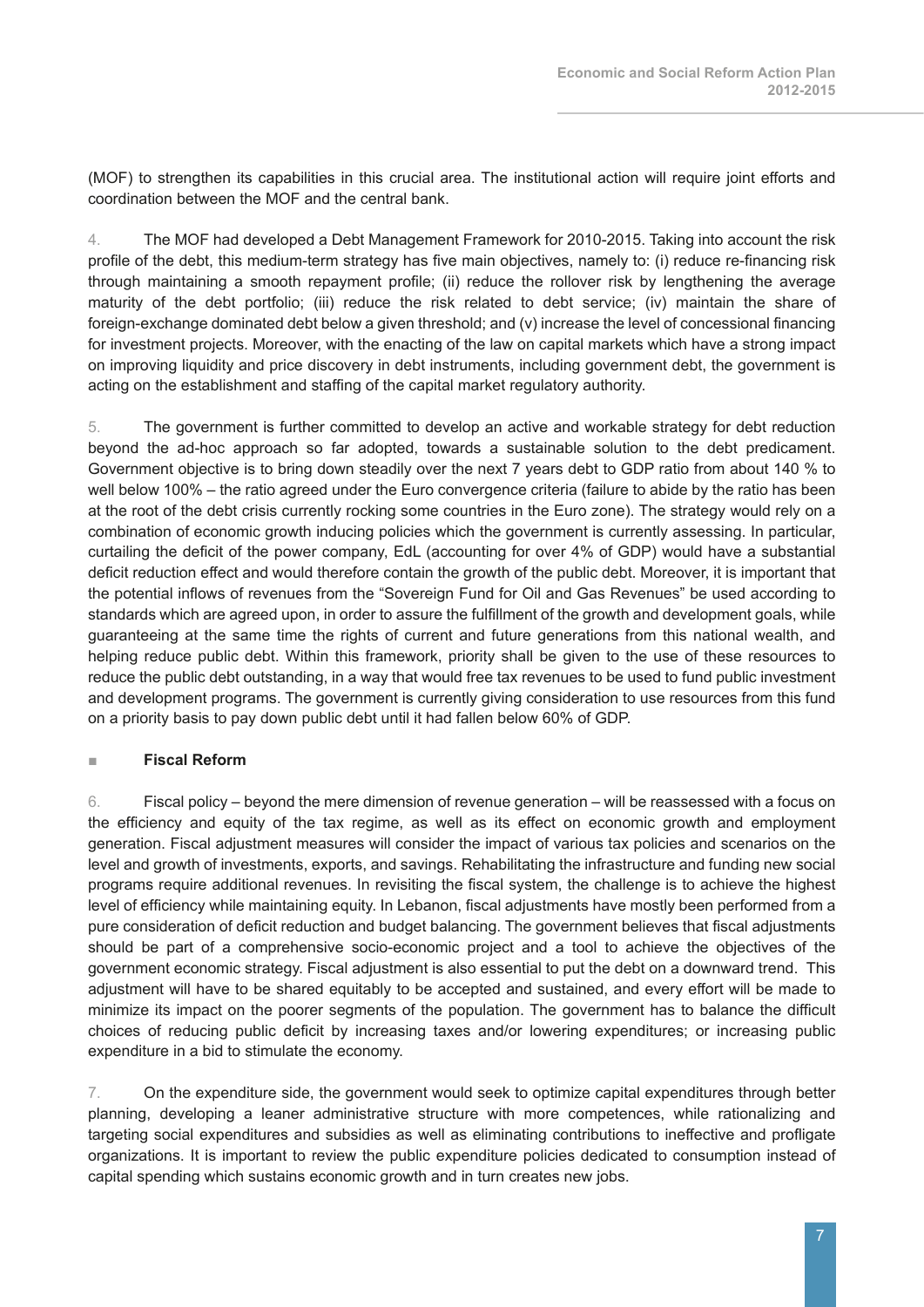8. Proposed expenditure measures should seek thus to: (i) contain the public sector wage bill and match wage increases with productivity gains together with automation and promotion of e-government; (ii) leverage public investments through public private partnerships; (iii) adopt the procurement law currently debated in parliament; and (iv) implement several projects that will reduce public expenditures, in particular in the power sector.

9. On the revenue side, tax reform also entails tradeoffs between direct taxation (income, deposit interest receipts, real estate transactions, capital gains) and indirect taxation (customs, excise, VAT). As for non tax revenues the choices can be between maintaining future yearly revenues generated by public enterprises (e.g. telecommunications) or immediate financial proceeds from privatization.

10. The government would thus seek to introduce changes in the tax system to make it more efficient and fairer while ensuring adequate revenues. Amongst the options that can be considered for revenue measures, are the following: (i) introducing a tax on (realized) capital gain on property, which may yield between US\$75 million for a 5% rate of tax waived after 5 years of holding, US\$230 million for a 15% rate of tax waived after 5 years of holding, and US\$575 million for a 25% rate of tax waived after 10 years of holding; (ii) alternatively adding an ad valorem tax on property sold whereby a 1% rate would yield about US\$80 million per year; (iii) increasing tax on bank deposit interest income from 5% where an additional 1% rate hike would yield about US\$45 million; (iv) increasing VAT rate from 10%, where an additional 1% rate hike would yield US\$220 million; (v) increasing gasoline excise whereby every additional LL1,000 would yield US\$80 million; and (vi) fines and revenues on settlement of seashore violations which may yield up to US\$200 million; (vii) improve the capacity to collect taxes, especially from tax evaders.

11. In relation to budget preparation, the Government has been working to improve the framework for public budgeting and the MOF has undertaken various budget and financial management reform initiatives to align budget preparation mechanisms with best practices. These initiatives are implemented in parallel with measures related to improving expenditure and cash management procedures and public procurement of goods and services. The objective is to improve the budget concept, methodology and process to: (i) make it comprehensive so that all public sector entities are included in terms of operating and capital expenditures irrespective of sources of funding; and (ii) ensure that expenditure priorities are decided on objective and stringent economic, financial and social criteria. The budget should be considered as a unique tool, and a one-time yearly opportunity, to translate the government economic vision into a medium-term program of specific and priority reforms. To this end a macro-fiscal unit is being established in the ministry of finance.

#### **II. PRIVATE SECTOR DEVELOPMENT**

12. A main focus of government action is to strengthen and update the legislation and regulations that foster, encourage and support private investment, the main engine of growth and employment creation. Improving the investment climate and spurring direct private investment are key components of the government growth enhancing strategy. Lebanon still scores poorly amongst emerging economies in terms of fairness, transparency, and predictability of its business environment. Facilitating trade and enabling competition are essential to long term sustainable development, and to reducing the size of the informal economy and encouraging its integration into the formal one. Equally important is to foster growth and increase access to finance of small and medium scale enterprises which account for some 70% of economic output. Within this frame, the following actions and initiatives have been launched.

13. (i) The government, under the "Improving the Business Initiative", aims at facilitating the creation of new businesses, encourage local employment and spur competitiveness. It includes initiatives that have been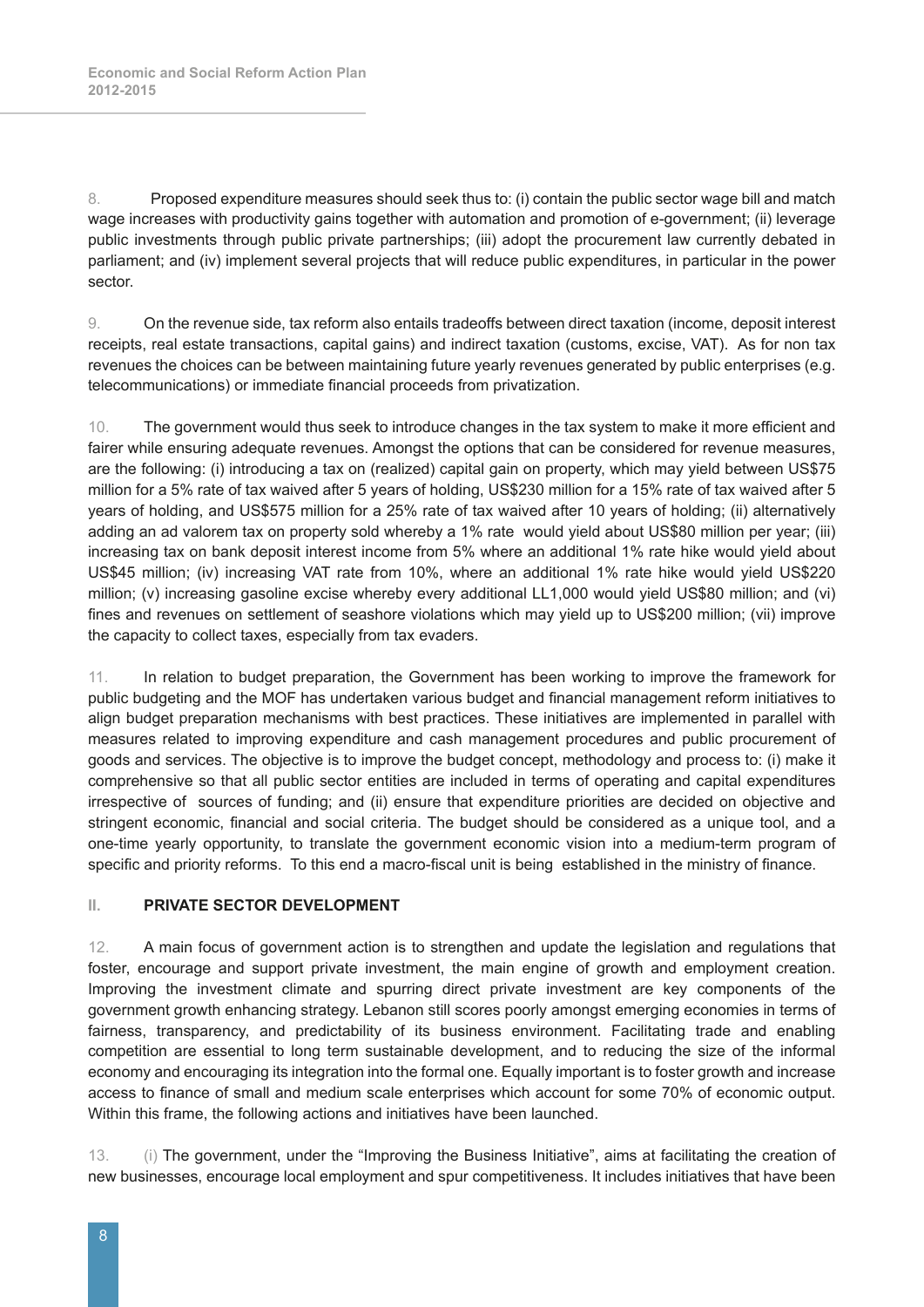identified and prepared by various ministries and agencies, as well as initiatives discussed by public-private working groups based on Lebanon's data and scores in the World Bank Group's annual publication of the *Doing Business* report. The Government is committed to position Lebanon as a regional trading hub and increase the global competitiveness of Lebanese products by streamlining import and export procedures, redesigning customs and ports procedures and fees, and establishing a free trade zone. In addition, the Government is looking to establish bilateral agreements to facilitate Lebanon exports and to speed its accession to WTO. A plan is underway to launch a feasibility study in order to establish industrial parks, namely for the agro-food sector.

14. (ii) The government has drafted and will pass a law on "secured lending" and would establish a unified registry for security rights in movable property. The objective of the initiative is to increase access to credit to the private sector by strengthening lenders' rights in movable assets. This will expand the categories of collateral lenders will accept, thus promoting increased lending to SMEs. This will be achieved through: (i) legislative reform (draft law already under discussion which can be submitted to parliament within a month); (ii) creation of a functioning movable asset registry to enable lenders to effectively file a notice related to their proprietary rights; and (iii) awareness raising and capacity building activities to increase knowledge among public and private stakeholders about the benefits of well-functioning secured financing systems.

15. (iii) The government will upgrade the business legal framework, which as in other countries, needs to be regularly updated to adapt to changing business practices and global trends. Numerous and burdensome business laws and codes apply to business transactions: (i) basic commercial laws included in the commercial code, such as commercial contracts, company law and registration, collateral, insolvency and bankruptcy; (ii) more recent market economy law, such as capital market regulations, competition law, intellectual property rights and consumer protection; (iii) laws governing key factors such as competition law, labor law, land law, tax law, tort law; (iv) economic public laws such as procurement, concession, BOT, PPP, energy law, and telecommunications law; and (v) laws that promote inclusion in the digital economy such as e-transactions and e-signature.

16. (iv) The amendment of the prevailing business legal framework presents complex technical challenges, in finding the right balance between encouraging entrepreneurship and risk taking, while protecting customers, creditors and individual shareholders. The reform initiative is focusing on cross-cutting issues of the business environment. As such, it aims at facilitating the creation of businesses under the SARL form, protecting minority investors in SAL through a clarified corporate governance framework, and facilitating access to finance by reinforcing creditors and suppliers protection through upgraded collateral law, collateral registry, and a more efficient liquidation process. The Code of Commerce is being modernized and a final draft of amendments would be available in 2012.

#### **III. INFRASTRUCTURE REHABILITATION**

17. Recurrent public deficits over the years have eroded government capacity to fund the necessary infrastructure programs to meet the needs of a growing population and sustain economic growth. (This is in addition to the weak absorptive capacity of public sector entities and inability to implement major projects in an effective and timely manner). Tax receipts barely cover debt service and incompressible salary and security expenditures. Other non-tax revenues (e.g. telecommunications) cover minimal capital outlays, maintenance, subsidies (EdL) and ad-hoc relief efforts. No fiscal capacity exists to fund the massive infrastructure investments long overdue in the power (some US\$5 billion), water and sanitation (US\$10 billion), telecommunications (US\$1 billion) and transportation (US\$2 billion) sectors. Sectors which attract private capital – such as power, gas, and telecommunications – must be open for private funding which should be sought and promoted whenever feasible. In this context, it is imperative that the draft law on public private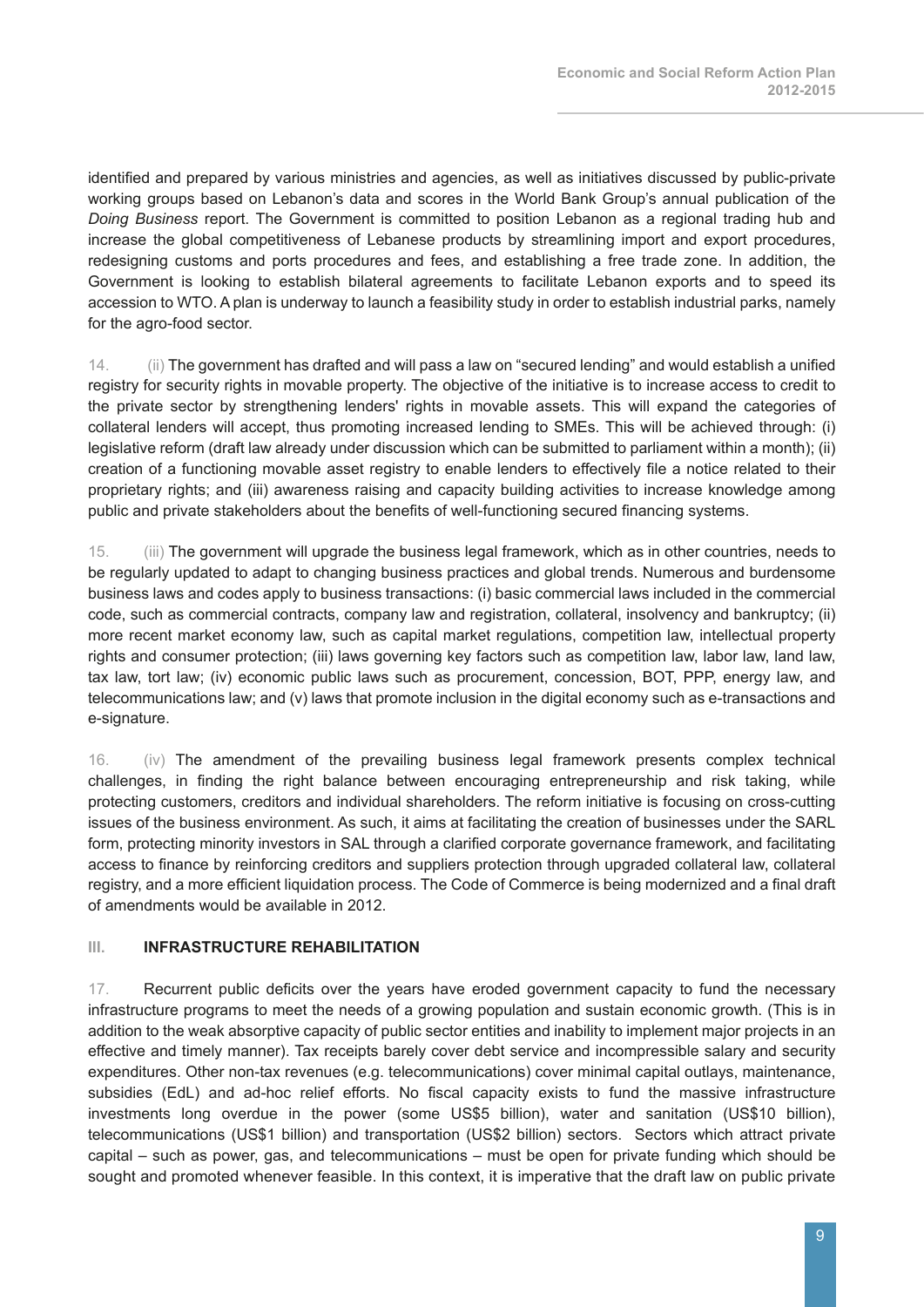partnership (PPP) that has been under discussion for several years be quickly passed. Scarce available public resources should be directed in priority towards: (i) maintaining the nation's stock of public assets and equipment now quickly depreciating as a result of poor maintenance; and (ii) social and other areas where the level of financial returns on investment would make private funding unlikely.

#### **■ Energy**

#### (i) **Power Sector**

18. Reforming the power sector is a critical and indispensible measure to provide adequate service to the Lebanese people, and reduce the cost of business to domestic producers, as electricity is a major input in the domestic cost structure. Lowering budgetary support to EdL would help contain the deficit, and therefore the debt, and pave the way to achieving fiscal sustainability.

19. EdL has been negatively affected by major governance problems resulting in significant technical and non-technical losses equivalent to 40 percent of power generated. Reducing these losses and strengthening the regulatory capacity to encourage private sector involvement will be achieved through the following actions:

 ● The Electricity initiative, consisting of 12 deliverables, will address the sector dramatic situation towards a new reliable, sustainable and efficient delivery of electricity. However, a transitional period of 3 to 4 years is required to achieve the goals. The initiative includes deliverables/projects in production, transmission and distribution along with the corporatization of EDL and a review of the legal framework (Law 462/2002) – actions that the government is actively pursuing.

• The proposed deliverables are in line with the policy paper for the electricity sector endorsed by the Council of Ministers in June 2010. The law recently approved in Parliament mainly includes increasing the generation capacity by 700 MW (450 MW Combined Cycle Gas Turbine (CCGT) and 250 MW Reciprocating Engines).

 ● The increase of the 700 MW would go in parallel with securing natural gas to the CCGT via the Arab pipeline and/or building an LNG terminal.

• Rehabilitation of Zouk and Jieh power plants is planned and will take place immediately after securing power rental from power ships and/or import.

 ● Completion of the 220KV loop in Mansourieh which is critical to closing and stabilizing the 220 KV grid as well as removing bottlenecks and reducing transmission losses.

 ● It is also essential, and actions in this regard are being implemented, to involve the private sector in the distribution sector by investing in constructing, operating and maintaining the distribution activities, including metering, billing and collection.

#### (ii) **Offshore Oil and Gas Exploration**

20. Offshore oil and gas exploration is a priority for Lebanon as this vital sector has a positive impact on the national economy if commercial petroleum, whether oil or gas, is discovered and developed, as revenues from petroleum sales will enhance treasury revenues and reduce the budget deficits. The hydrocarbon industry, in addition, will lead to the development of local human capacity and will contribute to job creation for many skilled Lebanese, in addition to spurring foreign direct investment and developing local infrastructure.

21. Although the presence of offshore petroleum resources is not yet proven, the pre-requisites for petroleum generation and accumulation are confirmed by seismic surveys and geological conditions in the Levantine basin, and are further supported by discoveries in neighboring countries. More than 12000 km and 4000 square km were acquired and some of the data was acquired lately by using the latest technologies in the industry.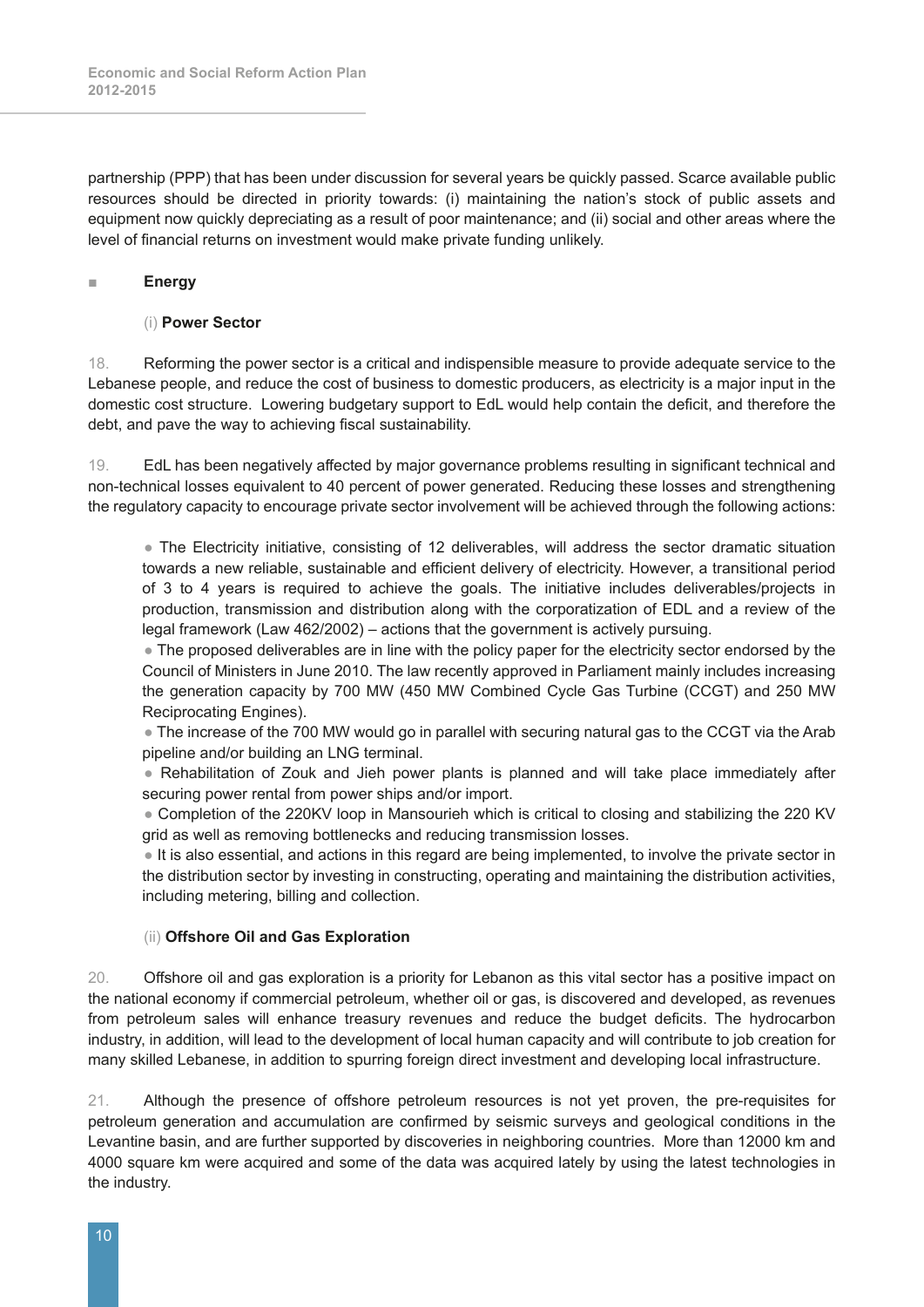22. Offshore exploitation of petroleum resources is of strategic importance for Lebanon as it has no substantial natural resources and is thus heavily reliant on external energy sources and imports all petroleum products for transportation, electricity generation, heating, industry and other sectors. Commercial discoveries offshore Lebanon will reduce imports and strengthen the concept of security of supply.

23. As for the legal framework, a petroleum policy was adopted by the Council of Ministers. The offshore petroleum resources law was ratified by parliament and the petroleum activities regulations are under discussions in the council of ministers. The draft model contract, joint operating agreement and accounting agreement are under preparation by the petroleum team from different ministries. Moreover, in preparation for the first licensing round, the strategic environmental assessment was launched.

#### **■ Transportation**

24. The transport sector in Lebanon suffers from underinvestment and regulatory gaps, amongst which:

● Weak sector governance (multiple stakeholders and lack of coordination).

- Lack of endorsed integrated policies and plans.
- Weak regulatory environment (ineffective regulation, lack of capabilities and heavy bureaucracy).

 ● Poor infrastructure (insufficient and poorly maintained infrastructure and lack of management of road maintenance).

 ● Low coverage and quality of services, heavy congestion, air pollution, and increase in traffic accidents.

25. The government strategy for the transport sector, which has been discussed in the council of ministers, and has now moved in the detailed design phase, aims at ensuring:

- Effective and affordable public transport.
- Diversified means of transport.
- High-quality transport infrastructure and services.
- Traffic safety.
- Reduced financial burden on government and citizens.

#### **■ Water and Sanitation**

26. The objectives of the government reforms in the water and wastewater sector are to improve the coverage and continuity of water supply across Lebanon by increasing storage capacity, reducing network losses and expanding irrigation coverage, alongside increased levels of wastewater collection and treatment. The deliverables shall involve also the implementation of the Litani River Project, as well as the phase I of the Greater Beirut Water Supply Scheme, namely the Awali conveyor project. It is also important to establish specialized systems to study and monitor the status of development of groundwater in all regions in Lebanon, and to modernize databases and other data in this regard.

27. A national water sector strategy has been prepared by the Ministry of Energy and Water, which was approved by the Council of Ministers on 9/3/2012. The strategy outlines an ambitious capital investment program of some US\$10 billion equivalent (with inter-alia 18 dams and 23 artificial lakes). It would be therefore critical that all investment components within the strategy, given its major budgetary implications, be subject to a thorough feasibility study to establish their economic priority and return. In addition to improving the management of water in Lebanon (production, transport, distribution of water for drinking and aggregation, collection and wastewater management), the strategy includes addressing the weak interagency coordination facing the sector, and monitoring the implementation of Law # 221 (Organizing the Water Sector), such as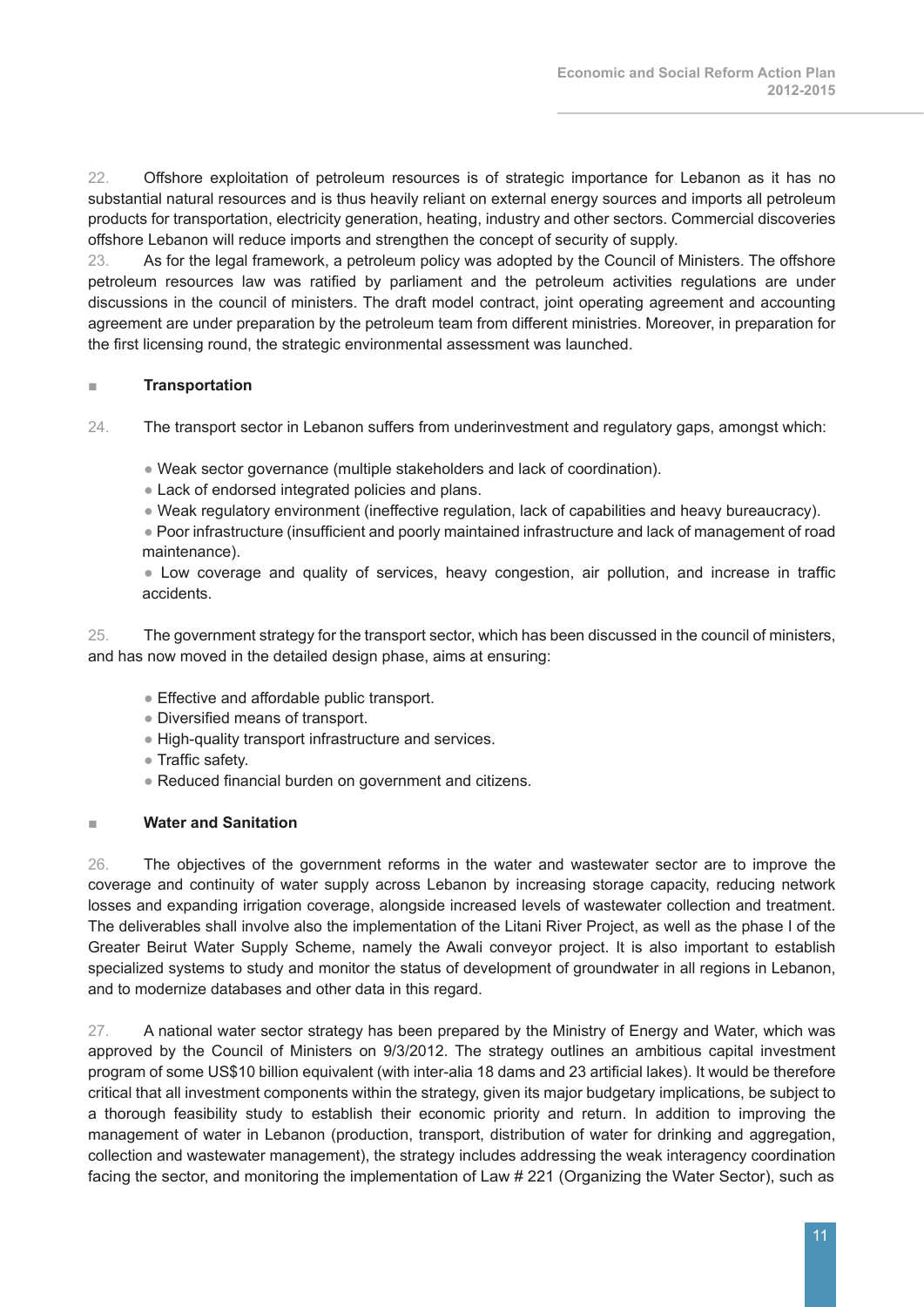restructuring and organizing the Ministry of Energy and Water, as well as resolving the technical, financial and commercial inefficiencies of the regional water authorities, especially developing a system to monitor the performance of water authorities and restructure fees for drinking and irrigation water, and implementing the fees for wastewater. Moreover, it addresses the current gaps in the legal framework that impede private sector participation and the establishment of water users associations. The national strategy for the water sector also includes initiatives related to awareness and streamlining usage of water, in addition to environmental subjects such as quality of water and protecting sources, climate change and its impact on water resources.

28. Investment prioritization is essential to achieving increased continuity of water supply and proper expansion of water treatment and storage facilities. Moreover, the effective implementation of Law 221, including the filling of vacant positions in the water establishments' organization structure is a necessary condition for improving sector performance by providing the water establishments with the autonomy needed to perform the functions bestowed upon them by the law. Finally, efficient water utility management is critical to improve the sector and the government is committed to pursue the institutional reforms needed including partnership with private operators and tariff policies based on demand volumetric rate both in water, wastewater and irrigation.

#### **■ Environment**

29. Protecting the environment is not only protecting the citizens' health, but is also preserving the nation's capital and its unique geographic wealth. Lebanon faces many environmental and pollution problems (air, water, solid waste, green spaces) and the government is intent on tackling the problems in line with clearly defined priorities, and is working to set the organizational framework and laws to reduce the negative environmental impacts on the Lebanese society.

30. The first problems to address are solid waste management, quarries, and reforestation. While the first two problems can be tackled in the short term, the latter one needs to be seeded today in order to show results well into the future.

31. Solid waste is expected to grow in volume by more than 60 % by 2030, while dumping sites are badly managed, and those of cities such as Saida and Bourj Hammoud have reached their saturation capacity. Solid waste in rural areas is still disposed off in dumps causing high risk to water resources affecting both health and tourism activities. Sanitary landfills need to be managed in a radically different way which the government is exploring. Moreover, due to the sensitivity of managing wastes, the government is studying possibilities of adopting new and modern ways to solve this problem.

32. Quarries are a major challenge to the environment, as many quarries are unlicensed and most of them violate legal dispositions in extraction and rehabilitation. Law enforcement is a major issue that the government will address.

#### **■ Telecommunications**

33. Findings from studies by various organizations indicate that Lebanon lags behind other states in its region in the development of its ICT sector. Such shortfalls in development make it improbable that Lebanon would fulfill its aspirations; without policy change the international competitiveness of Lebanon, and its attractiveness to certain investors, may be diminished.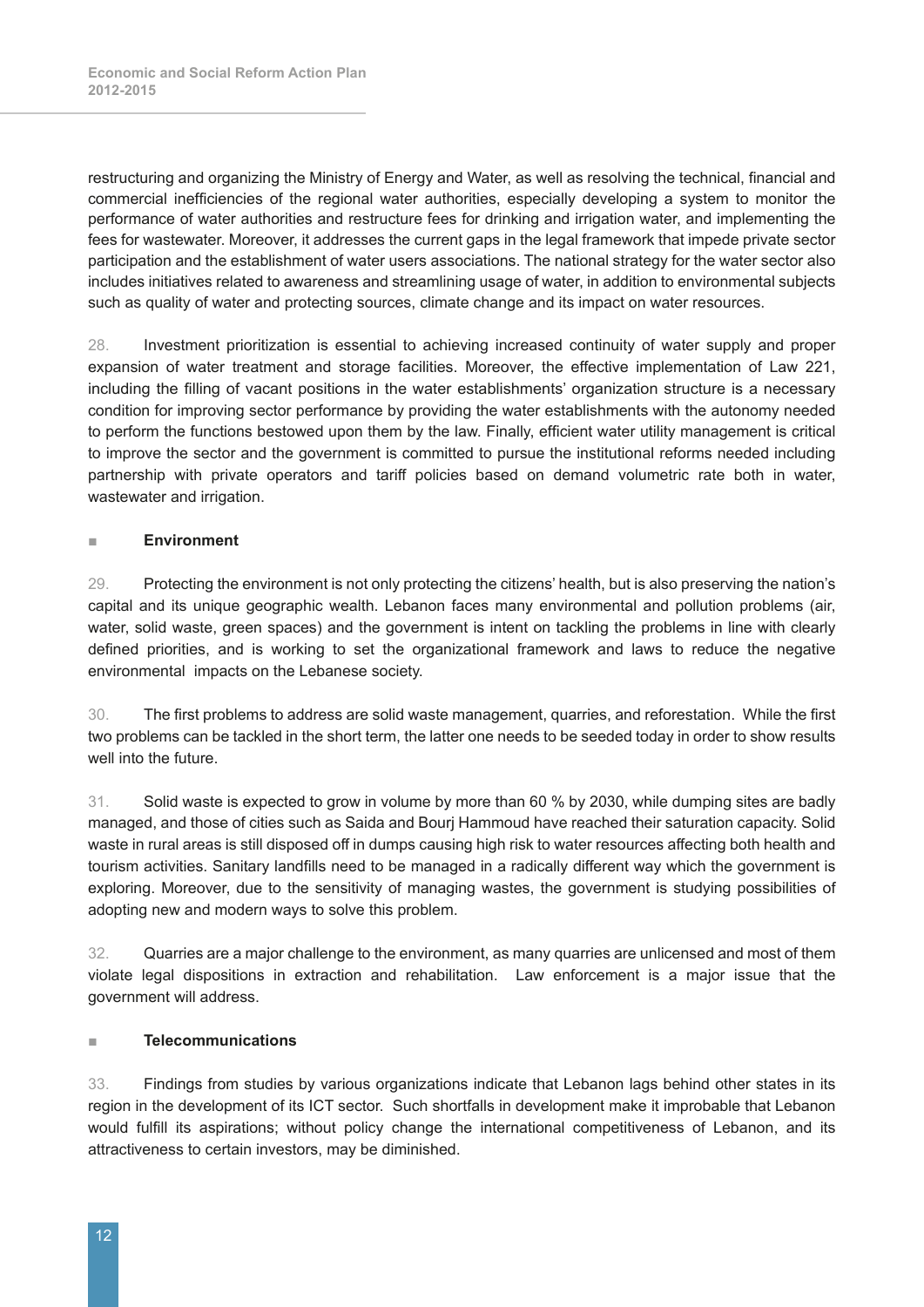34. Further and most crucially, the government recognizes that the evolution of the digital economy, at a global level, is proceeding at such a rapid pace that unless various fundamental matters are urgently addressed within Lebanon, the ICT development gap that presently exists between Lebanon and its peer states will escalate. This could mean that what may presently represent disadvantages will evolve to become embedded structural barriers to economic and social progress.

35. In light of the above, the government will specifically undertake the following:

• Speed up the belated structural reforms to the sector, as time is critical.

 • Rely on the private sector, national and international, for the investment needed, and not on government budget.

• Review the level of taxation on telecommunications service-supply.

 • Allow the supply of state of the art infrastructure and innovative services to consumers through competition at all levels of the network.

 • Create the telecommunications market (through the application of Law 431) subject to the effective regulation and governance of the TRA; such regulation and governance should at all times ensure that competition is fair and innovation is not hampered.

36. Within such a framework, Law 431 needs immediate enforcement to insure proper transition from a government run sector to a fully competitive one. In particular the two mobile operators have to be privatized with a substantial part of shares to be floated on the Beirut Stock Exchange for acquisition by Lebanese investors. It is worth noting that Lebanon is the only country in the world that still owns its mobile operations.

37. The government will move the debate forward and build the consensus still lacking about these fundamental issues to allow the private sector into the telecommunications market or to keep all networks within the ownership and operations of the government. Government policy shall move away from the piece-meal approach to fixing the problem that has been followed hitherto. The economic team at the PCM has drafted a high level statement of Government Policy (2011), and a National ICT Strategy (2005) encompassing the whole ICT sector; the government will now build consensus for the implementation of both policy and strategy with the stakeholders.

38. The government would soon decide on several imminent telecommunication related issues and deadlines, namely:

- End of ISPs & DSPs yearly licenses (December 2011)
- End of Mobile Management Contracts (January 2012)
- End of TRA Board 3 year term (February 2011) MOT to nominate (COM to approve) TRA board
- TRA operating without mandate (State Council Majless el Shoura)
- OGERO operating without contract since Aug 2011
- Council of Ministers to nominate board of Liban Telecom.

#### **IV. HUMAN DEVELOPMENT**

39. Major facets of the nation's social policies are being revised and modernized by the government, in particular in what relates to the pension system and health insurance. The reform of the end of service indemnity for employees of the private sector must be finalized so that the existing system of lump sum payment at service end be replaced by a lifelong pension scheme. At the same time, parametric adjustments would need to be introduced to the public sector pension scheme to ensure its long-term sustainability.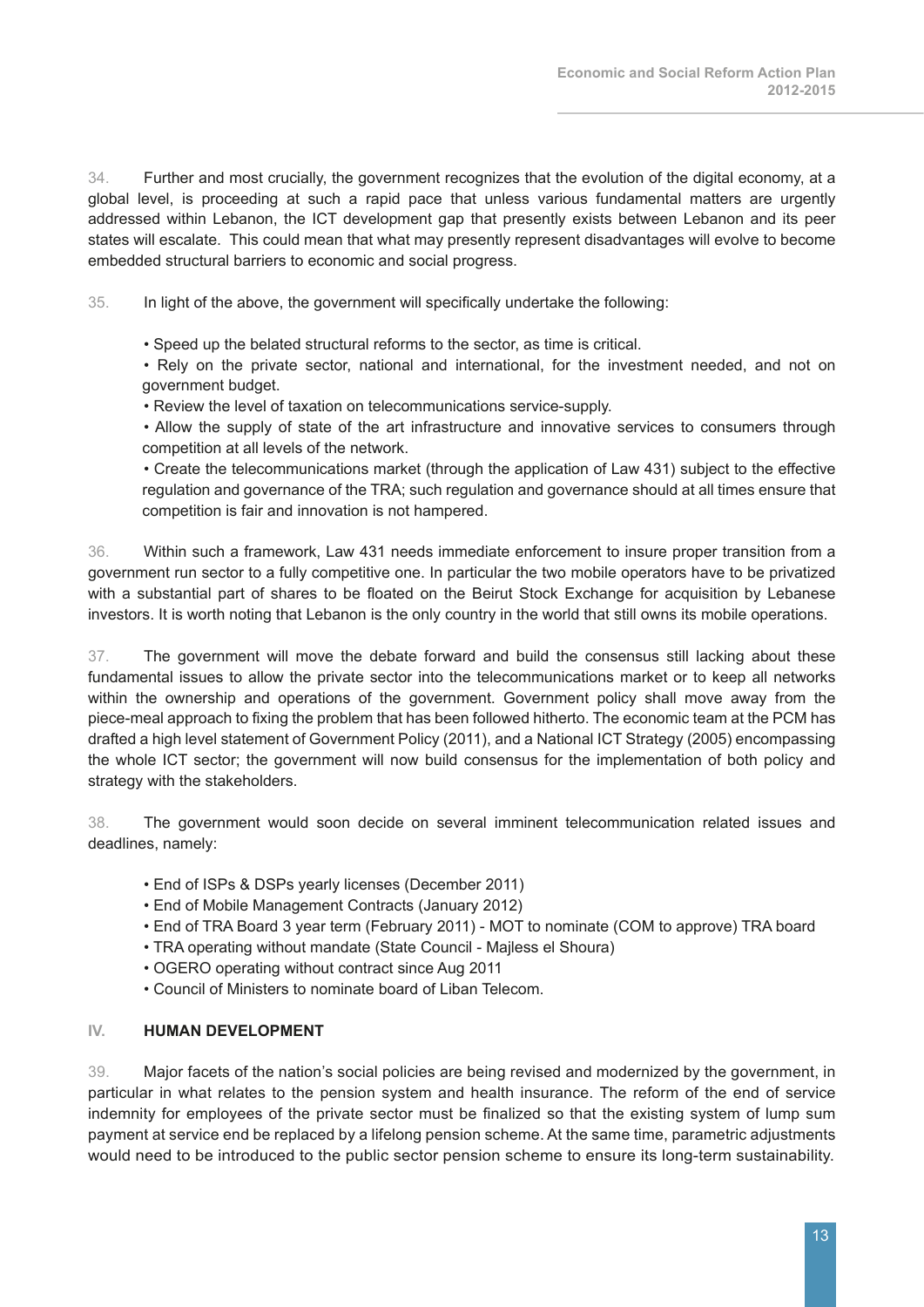Moreover, reform will ensure that all Lebanese citizens enjoy a basic coverage health care. Preference is for a universal coverage that may need to be phased in over a period of time.

40. The government will introduce more equitable social protection schemes to ensure that the most vulnerable segments of society – the poor, elderly and disenfranchised – are protected through well designed and targeted programs of assistance. Continuing across the board subsidies of commodities, the price of which Lebanon cannot control (e.g. oil derivatives) is neither equitable, as it helps more the affluent than the poor, nor sustainable as it adds to the stock of debt and increases its service which is a future tax on society, poor and rich alike. A national poverty targeting program for social safety nets is under preparation. It will build an accurate data base on poor and vulnerable population and of households' income and welfare, by which the vulnerable families shall be identified to benefit from a basket of social benefits which includes social and educational services and subsidy of the electricity bill. The database built about the poorest and vulnerable families allows the government to target its social safety net programs to the needy. A Treasury advance in an amount of US\$28 million was allocated by the Cabinet to this effect.

41. The social components of the government's development program seek to address a number of key deficiencies in social citizenship rights, namely health and education and the right to a decent standard of living, as well as gender equality and youth empowerment. Accordingly, proposals range from universal rights for all citizens to targeted programs for specific population groups. The integration of gender and youth issues into social planning strengthens eligibility and justice in the distribution of services among all citizens, especially the most vulnerable groups. Strengthening youth capacities and directing them towards entering the labor market is among the basic goals of the government. Also, the government plan aims to strengthen the provision of primary health care services, as a basic contact point between the citizens and the healthcare system, which guarantees the right of citizens to access healthcare services, especially in remote areas, and which in turn shall enhance the concepts of prevention and protection. As such, access to decent healthcare and quality education is being asserted as a basic right through a health coverage proposal and the expansion of early childhood programs, as well as professional training and quality assurance of higher education institutions, along with assuring the importance of integrating people with special needs in all these stages. The right to a basic standard of living is emphasized through the national poverty targeting program, pension reform, and sustainable development initiatives. This shall be developed by setting a harmonized system for social services at the level of the family and at the level of the local society. While the program is designed to address poverty by supporting the share of society that is considered as the poorest. From here, the pension reform program is crucial as a large share of salaried workers remain without post retirement coverage, while developmental social initiatives are designed to reduce regional differences and promote better living standards to local societies, by involving all local communities.

42. The projects considered by the government are in line with the safety nets programs and the main pillars identified as priority areas for Lebanon in its National Social Development Strategy. However, to ensure the cumulative impact of these measures, these projects will be reviewed in line

with a longer term vision for Lebanon's socio-economic priorities. This would include the promotion of an Integrated Social Protection Program, anchored in broad based economic policies for inclusive growth and expanding employment opportunities.

43. As for the education sector, the main axes of reform are based on a vision that the provision of education in Lebanon should: (i) promote social integration, be inclusive and ensure equal access in terms of enrolment, opportunity of studying, and chances of success; and (ii) be of good quality and conducive to building a knowledge society and spur economic development and growth. The reform is driven by the principle that education should play a leading role in helping bring up thoughtful and productive citizens capable of learning independently, which is the basis for continuous life-long education, citizens with strong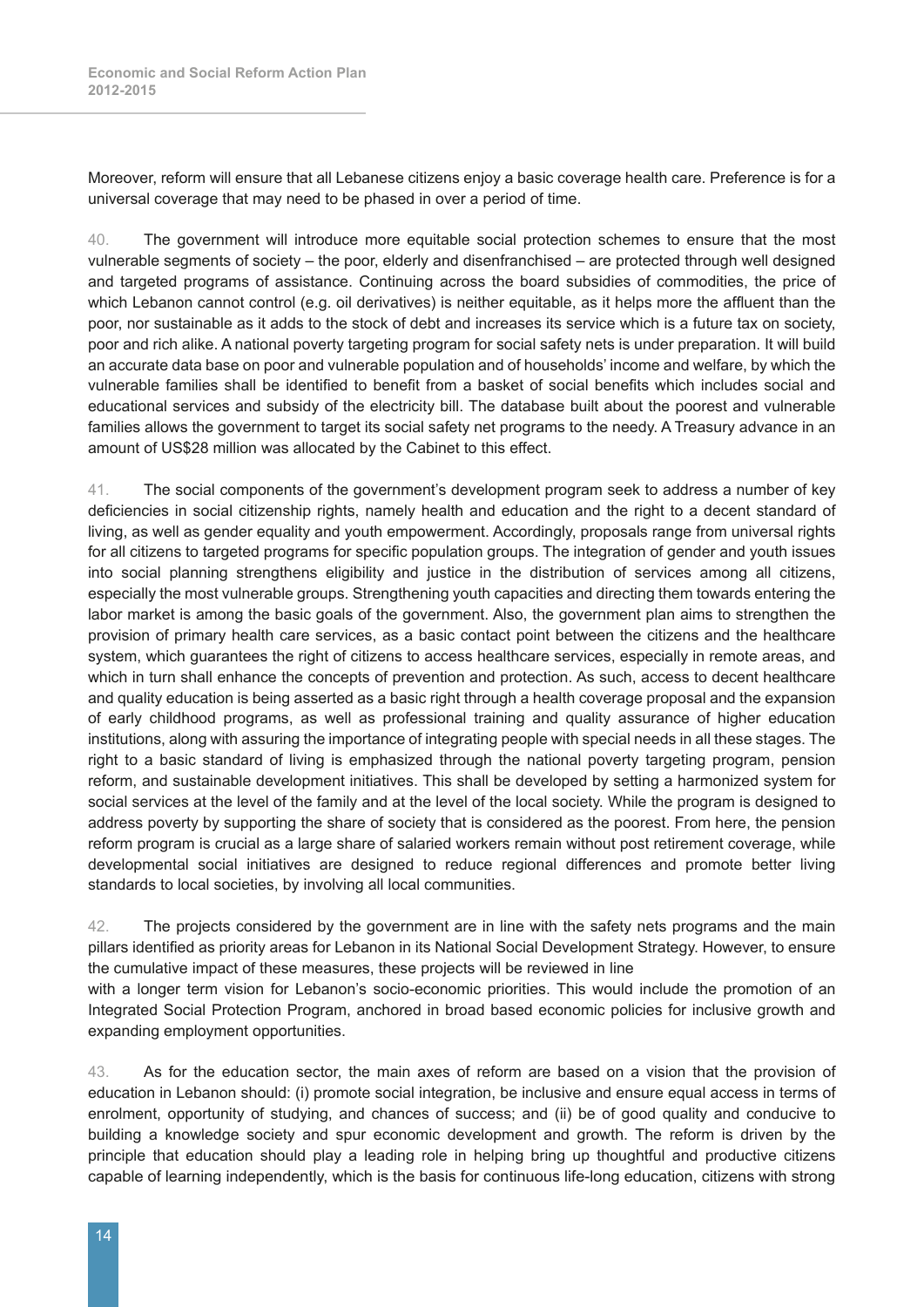feeling of national belonging to strengthen social cohesion in a society of justice, freedom, democracy and peace. The Ministry of Education is working on implementing its vision and mission as part of an educational development action plan in the areas of general, pre-university, and higher education, as well as vocational and technical education. This mission is conducted in the framework of the national strategy for education and plans already approved, complemented by programs, projects and activities which fall within the various areas of the plan. The main components of the education reform thus seek to: (i) improve the quality of teaching at the primary and secondary levels now that the curricula have been largely modernized, while ensuring that curricula are updated as required to keep in line with or ahead of society's progress and development given the on-going scientific and technological evolution in the knowledge economy era – and which calls for professionalizing the teaching and training functions, developing the management of the education sector, modernizing the ministry's organization structure, and strengthening partnerships with the private sector, local authorities and civil society; (ii) launch a program to expand early childhood education; (iii) align vocational, technical and higher education with the demands and opportunities of the job market, inter-alia in promoting and strengthening vocational training programs, and enhancing the quality of the teaching of Arabic and foreign languages; (iv) ensure the quality and standards of education through effective control and monitoring mechanisms along transparent and well defined benchmarks, including through the establishment of independent national authorities for quality insurance in general, vocational and technical, and higher education; and (v) establish a national body for the evaluation of the education system across all its components.

#### **V. REGIONAL AND MUNICIPAL DEVELOPMENT**

44. Today, close to half of Lebanon's population lives in Beirut and Mount Lebanon, while that same region accounts for the bulk of the nation's economic activity. If the economic prosperity of the regions primarily depends upon the dynamism of the region's main city, it is equally important to conduct specific local development projects for the regions (herein defined as being located outside the Beirut greater area) which account for the other half of the population.

45. However, the rural/regional areas have not yet found a solution allowing them to ensure a sustainable economic and social development. The government will need to foster and promote local development, particularly in less endowed and institutionally weak municipalities. In this context, properly staffed municipal finance institutions, in many countries, have been effective tools and mechanisms to empower municipalities and local governments; this in addition to helping to build capacities and empower municipalities or municipal associations to set medium-term developmental policies. The government is studying the possibility of establishing a municipal development fund, which can play an important role in securing long term funding for infrastructure projects (such as wastewater and solid waste management) and other developmental projects in municipalities. This goes in hand with the government policy of giving larger autonomy and authority to local authorities in the frame of the proposed "administrative decentralization" law that is currently being drafted.

46. The government intends to proceed with the implementation of the action plan of the RegionalDevelopment Strategy prepared by the Presidency of the Council of Ministers in 2009. Implementation means would be devised to maintain the social structure of the Lebanese villages and to do so, sufficient resources, including from the private sector, should be ensured.

47. It is important for rural areas not to be entirely dependent, for employment, trade and services on large agglomerations, and that could be achieved by encouraging environmental tourism, promoting new technologies for energy to protect the environment, assisting to promote small and medium size investments, including by securing soft loans and long term loans. A quick efficient strategy is to develop special economic zones in different areas. This strategy also suggests the importance of protecting the natural setting and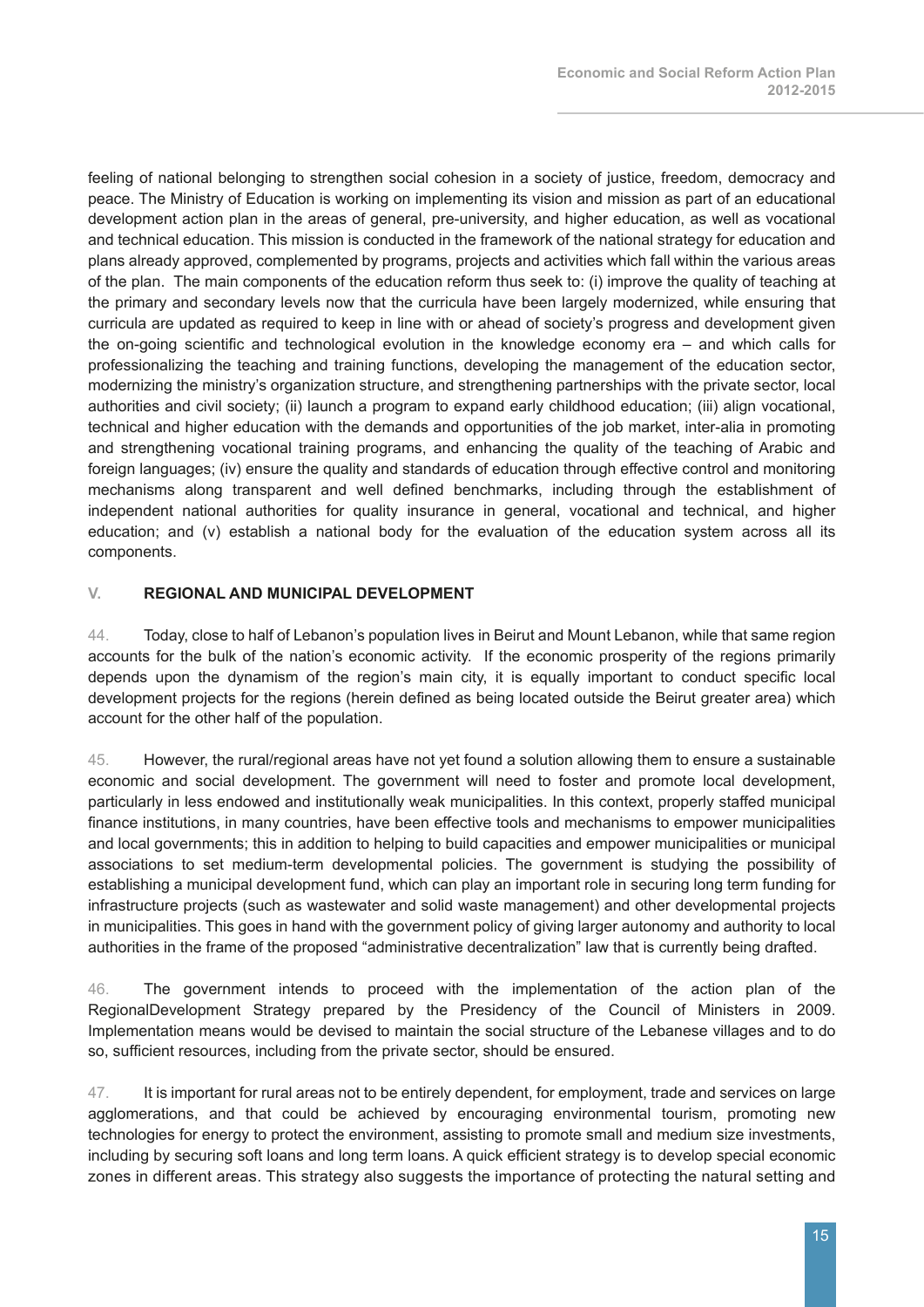cultural heritage of rural areas. "Tripoli Special Economic Zone" is a good start for the Government to proceed with its implementation. Tripoli will attract resources that will benefit all of Northern Lebanon, a region with most poor areas, especially in the northern eastern border. Other economic oases will be conceived in other areas. Furthermore, it is necessary to address the problem of housing in Lebanon, through an effective housing policy, as statistics show that Lebanon needs to add some 24 thousand residential units annually. The Government could contribute directly to help establish new residential compounds in the suburbs of Beirut where lies the major residential problem, as real estate prices have considerably increased. To this effect government land properties in various areas might be used to solve the residential challenge. The government could also provide facilities to real estate developers to help address this issue. In this regard, bank loans for residential purposes have doubled in the last two years, with repayments on residential loans hitherto amounting to around 9,000 Billion LBP for around 58 thousand borrowers. Solving the acute housing problem should go in parallel with the reform of residential rentals, the draft law which is currently being studied at the parliamentary committee for administration and justice.

#### **VI. INSTITUTIONAL AND ADMINISTRATIVE REFORM**

48. Rebuilding and empowering across the public sector all executive and regulatory institutions in charge of implementing government policies, and overseeing and enforcing the revised legal and regulatory framework is an important facet of the government action plan. In this context, strengthening and upgrading the civil service apparatus – now misaligned, excessively large yet inefficient, with weak and marginalized regulatory, supervisory and control institutions – both in impact and efficacy, is a necessary condition underlying the success of any institutional reform. A "Strategy for the Reform and Development of Public Administration" focusing on the core government sector has been developed and discussed by specialists groups and soon, at the national political level. The next stage will be to broaden the reform across all public sector institutions beyond the core government ones. In this framework, it is possible to streamline the size of the administrative body through natural attrition while increasing wages and salaries to match enhanced credentials and establish the proper environment to strengthen the productivity of the public sector.

49. Actionable projects to be implemented under the Administrative Reform pillar of the government program fall under e-government. In this respect:

 ● OMSAR will launch, within one to two years, its Government Portal which is a top-down approach to e-government allowing citizens to initiate over 100 government transactions on-line through the portal. Citizens will fill in their applications on-line and attach the scanned documents. They will be called in to retrieve their completed transaction. In essence, the first phase of this project will operate in the same way that Liban Post operates except that it will be electronically.

 ● At the same time, several ministries are ready or will be ready within 6 months to provide e-services to citizens directly. These services will include:

o e-payment: Paying for customs and taxes directly on-line through the e-payment gateway provided by the Ministry of Finance. The solution consists of bank transfers from participating banks. Eventually, all government payments could be accepted by the e-government e-payment gateway.

o Real-time Business Register: The Commercial Register has been automated in 2002 and was web enabled. The Commercial Register can go online within 3 months.

o Land Registration: The Ministry of Finance has automated the land registry (cadastre) between 1996 and 2006. The Cadastre can go online within 6 months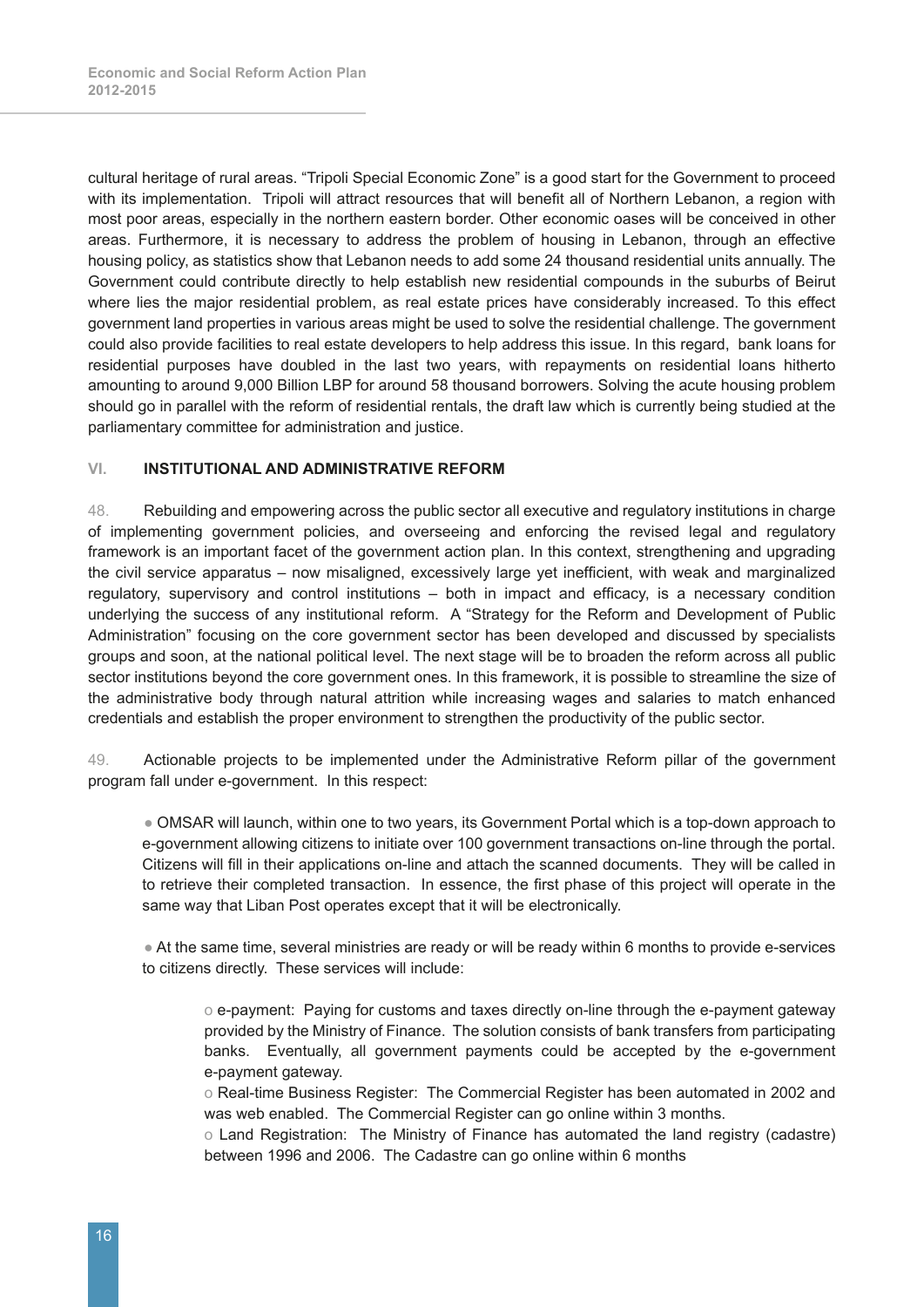• The automation of personal records is a pre-requisite for e-government. All government transactions require the authentication of citizens, and this can only be done by the Ministry of Interior. The Government will have to disburse USD7 Million (approximately) to automate the National ID card, personal records, and the authentication of persons.

 ● Finally, the full automation of the Presidency of the Council of Ministers will allow policy makers access to a wealth of data to support the decision making process.

#### **VII. MISCELLANEOUS ENABLERS**

50. These enablers include pre-requisites to the reform such as the implementation of the Statistical Master Plan with the objective to ensure that reliable and relevant data about the Lebanese economy are collected and reflected in the National Accounts.

51. Other initiatives include inter-alia the: activation of the Economic and Social Council as a platform for national debate on relevant issues; institutionalization of the fight against economic corruption; building the framework for disaster risk reduction and management; the strengthening of, and support to, research and development (R&D) in sectors such as agriculture, industry and technology where Lebanon may develop market niches given existing and potential comparative advantages; and the passing of the food safety law.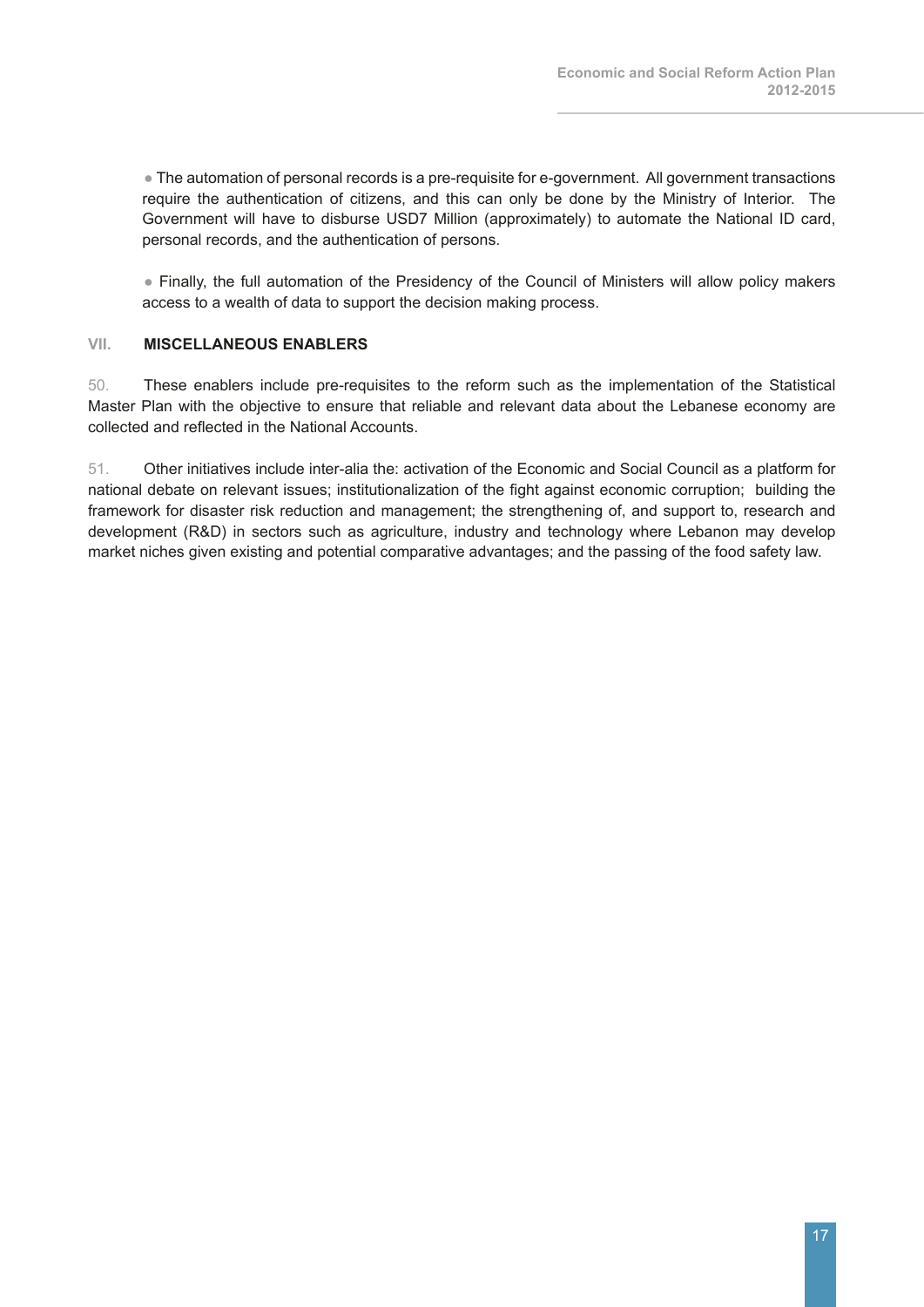| nitiative                 | <b>Deliverable</b>                                                                                                                                                                                                                                   | <b>Delivery</b><br><b>S/M/L</b> | <b>Declaration</b><br><b>Ministerial</b><br><b>2011</b> | <b>Citizens</b><br>Priority<br>2009 | Institutional<br>Required<br><b>Action</b> | Executing<br>Agency | <b>Budget</b><br>Outlay     |
|---------------------------|------------------------------------------------------------------------------------------------------------------------------------------------------------------------------------------------------------------------------------------------------|---------------------------------|---------------------------------------------------------|-------------------------------------|--------------------------------------------|---------------------|-----------------------------|
| <b>Fiscal Reform</b>      | Develop fiscal reform plan to enhance efficiency and equity of<br>the taxation system leading to a comprehensive draft law                                                                                                                           | ပာ                              | 54,55                                                   | z                                   | Law                                        | PCM<br>NoF          |                             |
| Management<br><b>Debt</b> | at MoF and develop a<br>medium-term strategy for debt reduction<br>Establish a debt management office                                                                                                                                                | ပာ                              | 52, 55                                                  | z                                   | Well Viddy                                 | MoF                 |                             |
| <b>Budget Process</b>     | Develop a framework for public budgeting in line with best<br>practices                                                                                                                                                                              | Done                            | 50,51                                                   | z                                   | <b>Budget</b>                              | MoF                 |                             |
| <b>Public Assets</b>      | owned by the GOL and enterprises in order to improve returns<br>and manage assets, and build a balance sheet for the state<br>Establish a public asset management agency including the<br>building of a database on all public properties and assets | Σ                               | 53                                                      | z                                   | <b>Law</b>                                 | PCM<br>MoF          | <b>USD 150M</b><br>Required |

**I- DEBT MANAGEMENT AND FISCAL REFORM I- DEBT MANAGEMENT AND FISCAL REFORMREFORM AREA: REFORM AREA:**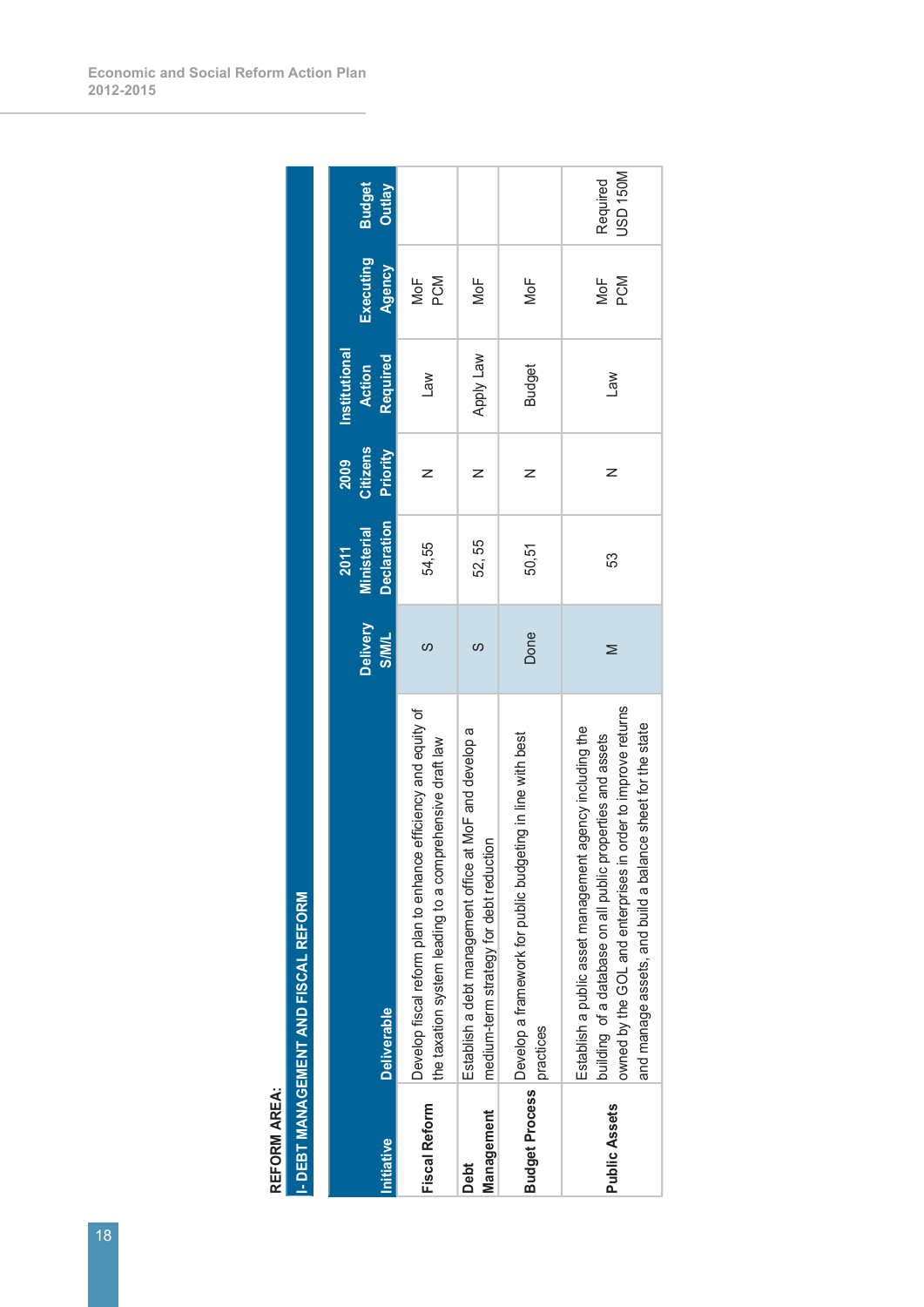| REFORM AREA:                                     |                                                                                                                                                                                                                                                                                                                              |                          |                                                         |                                     |                                            |                                                        |                                |
|--------------------------------------------------|------------------------------------------------------------------------------------------------------------------------------------------------------------------------------------------------------------------------------------------------------------------------------------------------------------------------------|--------------------------|---------------------------------------------------------|-------------------------------------|--------------------------------------------|--------------------------------------------------------|--------------------------------|
|                                                  | <b>II - PRIVATE SECTOR DEVELOPMENT</b>                                                                                                                                                                                                                                                                                       |                          |                                                         |                                     |                                            |                                                        |                                |
| Initiative                                       | <b>Deliverable</b>                                                                                                                                                                                                                                                                                                           | Delivery<br><b>S/M/L</b> | <b>Declaration</b><br><b>Ministerial</b><br><b>2011</b> | <b>Citizens</b><br>Priority<br>2009 | Institutional<br>Required<br><b>Action</b> | Executing<br>Agency                                    | <b>Budget</b><br><b>Outlay</b> |
|                                                  | Establish bilateral agreements with promising trading partners<br>and speed accession to WTO                                                                                                                                                                                                                                 | Σ                        | 11, 44, 62, 73                                          | $\sim$                              | Amend Laws                                 | MoET                                                   |                                |
| <b>Facilitation</b><br>Trade                     | global competitiveness of Lebanese products by streamlining<br>import and export procedures, redesigning customs and port<br>g hub and increase the<br>procedures and fees and establishing a free trade zone<br>Position Lebanon as a regional tradin                                                                       | Σ                        | 11,73                                                   |                                     | Law / Amend<br>Laws                        | MoET                                                   |                                |
| <b>Foreign Direct</b><br>Investment<br>Encourage | Revitalize IDAL to be an active investment promotion agency                                                                                                                                                                                                                                                                  | ပာ                       | $\overline{9}$                                          | $\overline{4}$                      | mplementation<br>Amend Law /<br>Decrees    | <b>IDAL</b>                                            |                                |
|                                                  | Draft and pass law on Secured Lending and establish a unified<br>registry for security rights in movable property (as part of the<br>Doing Business initiative)                                                                                                                                                              | S                        |                                                         |                                     | La                                         | BDL, MOJ                                               |                                |
| Environment<br><b>Business</b><br>Improve        | secured lending, Competition law, e-transaction Law, NSSF and<br>Code of Judicial Organization, Draft new law on mediation and<br>Investment Law, Constitutional Code, Customs and Tax laws,<br>facilitate the business environment: Code of Commerce,<br>laws with aims to<br>Propose amendments to 10 existing<br>abor Law | ပာ                       | 56                                                      |                                     | Laws                                       | MoET, IMCs,<br>Parliament's<br>Law Reform<br>Committee |                                |
|                                                  | Implement a pilot project to publish the commercial register<br>online and realtime                                                                                                                                                                                                                                          | ၯ                        |                                                         |                                     | $\frac{1}{2}$                              | <b>NOV</b>                                             |                                |
|                                                  | Establish mechanism to contribute equity funding to seed and<br>early growth innovative companies                                                                                                                                                                                                                            | လ                        | 49,72                                                   | 10,14                               | $\mathbb{R}$                               | <b>BDL &amp; Kafalat</b>                               | USD 30M<br>Required            |
| <b>Public Private</b><br>Partnership             | Pass law on public private partnership (PPP)                                                                                                                                                                                                                                                                                 | ပာ                       | 57                                                      |                                     | $\mathsf{Law}$                             | <b>POH</b>                                             |                                |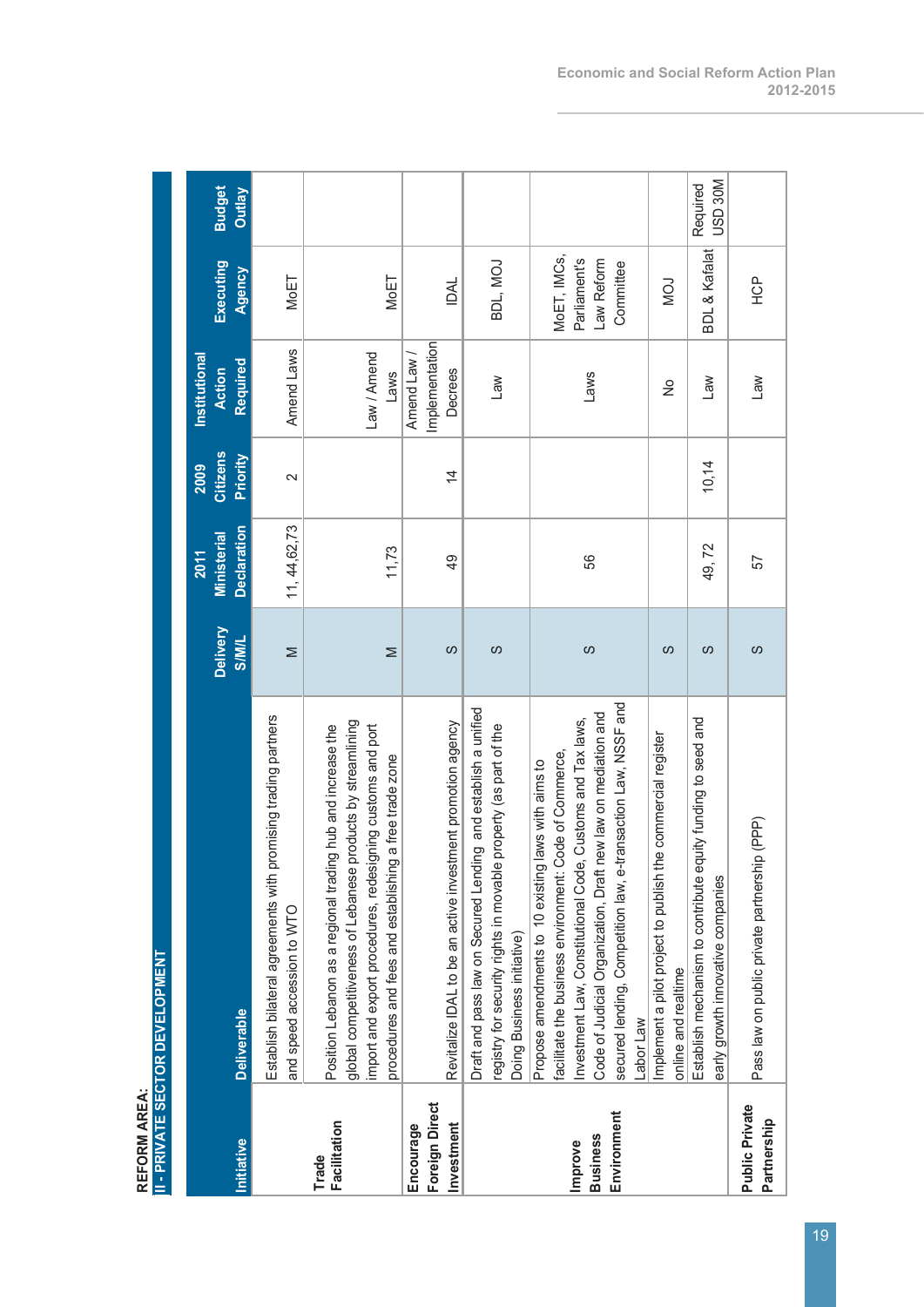| <b>REFORM</b> | III - INFRASTRUCTURE REHABILITATION                                                                                                                                                                          |                          |                                                  |                                     |                                            |                                                 |                      |
|---------------|--------------------------------------------------------------------------------------------------------------------------------------------------------------------------------------------------------------|--------------------------|--------------------------------------------------|-------------------------------------|--------------------------------------------|-------------------------------------------------|----------------------|
| Initiative    | <b>Deliverable</b>                                                                                                                                                                                           | Delivery<br><b>JIMIS</b> | <b>Declaration</b><br><b>Ministerial</b><br>2011 | <b>Citizens</b><br>Priority<br>2009 | Institutional<br>Required<br><b>Action</b> | Executing<br>Agency                             | <b>Budget Outlay</b> |
|               | EDL; (iv) revised (increasing block/social) tariff structure<br>Regulatory Authority; (ii) PPP; (iii) corporatization of<br>Issue law 462 providing for: (i) establishing Energy                             | S                        | 58                                               | 4                                   | amended<br>Law 462                         | <b>MoEW</b>                                     |                      |
|               | in the immediate term as a stop-gap solution to provide<br>Add through the "power rental project" around 260 MW<br>stand-by capacity needed for 2-3 years to rehabilitate<br>and/or replace old power plants | Dec-12                   | 58                                               | $\frac{1}{4}$                       | COM                                        | <b>MoEW</b>                                     |                      |
|               | cycle gas turbine,<br>Rapid increase by 700 MW of installed capacity<br>engines<br>and (ii) 250 MW reciprocating cycle<br>through (i) use of 450 MW combined                                                 | Σ                        | 58                                               | 4.1                                 |                                            | <b>MoEW</b>                                     |                      |
| Energy        | capacity by about 245 MW (Partial finance required<br>Rehabilitate, maintain, replace or upgrade existing<br>plants (Zouk and Jiyeh) to increase their overall<br>from Kuwaiti fund)                         | Σ                        | 58                                               | $\frac{4}{1}$                       | Law                                        | <b>MoEW</b>                                     | Required             |
|               | Establish LNG Terminal through a floating storage<br>regasification unit (FSRU)                                                                                                                              |                          | 58                                               | 4.1                                 |                                            | <b>MoEW</b>                                     | <b>USD 4.5B</b>      |
|               | Complete the 220KV loop at Mansourieh                                                                                                                                                                        | <b>ග</b> ග               | 58                                               | 4.2                                 |                                            | <b>MoEW</b>                                     |                      |
|               | Complete the Electricity National Control Center<br>Build regional substations and reinforce existing<br>system according to the detailed EDL plan.                                                          |                          | 58<br>58                                         | 4.2<br>4.2                          |                                            | <b>MoEW</b><br><b>MoEW</b>                      |                      |
|               | Subcontract distribution network facilities, Automatic<br>Meter Reading (AMR) and billing system.                                                                                                            | Done                     | 58                                               | 4.3                                 |                                            | <b>MoEW</b>                                     |                      |
|               | Plants (2500 MW)<br>Launch construction of Green Power                                                                                                                                                       |                          | 58                                               | 4.1                                 | Law                                        | Privatization<br>Council for<br>MOEW/<br>Higher |                      |
|               | Implement the National Energy Efficiency Action Plan<br>(NEEAP)                                                                                                                                              | S                        |                                                  |                                     | adopted by<br>COM                          | <b>MoEW</b>                                     |                      |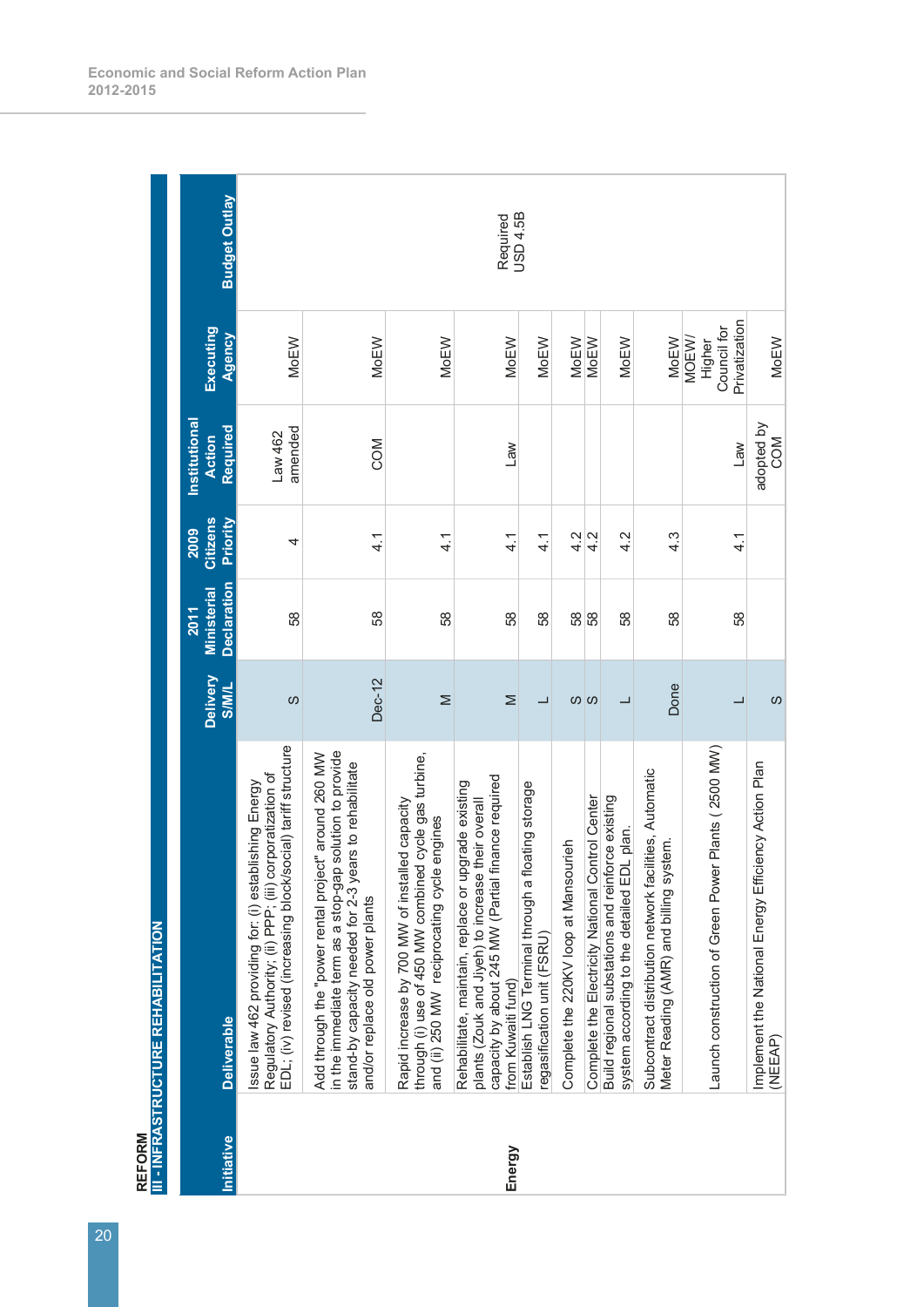| Initiative     | <b>Deliverable</b>                                                                                                                                | Delivery<br><b>S/M/L</b> | <b>Declaration</b><br><b>Ministerial</b><br>2011 | <b>Citizens</b><br>Priority<br>2009 | <b>Action Required</b><br>Institutional | Executing<br>Agency            | <b>Budget Outlay</b> |
|----------------|---------------------------------------------------------------------------------------------------------------------------------------------------|--------------------------|--------------------------------------------------|-------------------------------------|-----------------------------------------|--------------------------------|----------------------|
|                | Approval of the Petroleum Activities Regulations (PAR)                                                                                            | Done                     | 8                                                |                                     | COM                                     | <b>MoEW</b>                    |                      |
|                | Drafting of the Exloration and Production Agreement (EPA)<br>and adoption of a Joint Operating Agreement (JOA)                                    | Done                     | 60,61                                            |                                     | COM                                     | <b>MoEW</b>                    |                      |
| Oil & Gas      | Promotion and licensing round preparations and execution                                                                                          | ပာ                       | 60,61                                            |                                     |                                         | MoEW                           |                      |
|                | Acquistion of new seismic data offshore Lebanon                                                                                                   | Done                     | 80                                               |                                     | COM                                     | Æ                              |                      |
|                | Conducting the Strategic Environemntal Assessment (SEA)                                                                                           | Done                     | 80                                               |                                     | COM                                     | <b>MoEW</b>                    |                      |
|                | Fiscal review and taxation                                                                                                                        | ပာ                       |                                                  |                                     | existing Laws<br>Amendment of           | Parliament                     |                      |
|                | Submit and adopt the land transport strategy                                                                                                      | Done                     | 74,76                                            | 5                                   | COM                                     | <b>MoPWT</b>                   |                      |
|                | Issue and enforce a joint decision to organize the practice of<br>public transport profession                                                     | ပာ                       | 76                                               | 5                                   | COM                                     | <b>MoPWT</b>                   |                      |
|                | passengers including the rehabilitation and reutilization of<br>Launch a feasibility study to develop public transport for<br>the railway network | ပာ                       | $\approx$                                        | 5                                   | Minister Decree                         | <b>MoPWT</b>                   |                      |
|                | Restructure the higher council for transport                                                                                                      | S                        | 76,78                                            |                                     | COM                                     | <b>MoPWT</b>                   |                      |
| Transportation | Address the issue of the railway authority                                                                                                        | ⋝                        | 76                                               |                                     | COM                                     | MoPWT                          | Required             |
|                | Restructure the road transport administration                                                                                                     | ⋝                        | 76                                               | 5                                   | $\mathsf{M}\mathsf{P}$                  | <b>MoPWT</b>                   | USD <sub>2B*</sub>   |
|                | Organize the parking for cars                                                                                                                     | ပာ                       | 77                                               |                                     | $\mathsf{M}\mathsf{B}^-$                | Municipalities<br><b>MoPWT</b> |                      |
|                | Establish bus lines and stations and allocate budget to public<br>transport for passengers                                                        | ⋝                        | 76                                               |                                     | $\mathsf{Law}$                          | MoPWT                          |                      |
|                | Expand various sea ports                                                                                                                          | ᆜ                        | 76                                               |                                     | $\overline{\mathbb{M}}$                 | <b>MoPWT</b>                   |                      |
|                | and Jounieh and<br>Clear the railroad path between Beirut an<br>Beirut-Damour                                                                     | လ                        | 76                                               |                                     | COM                                     | CDR                            |                      |
|                | Tripoli and the<br>Initiate the railway transport line between<br>Syrian border                                                                   |                          | 79,80                                            |                                     | COM                                     | CDR                            |                      |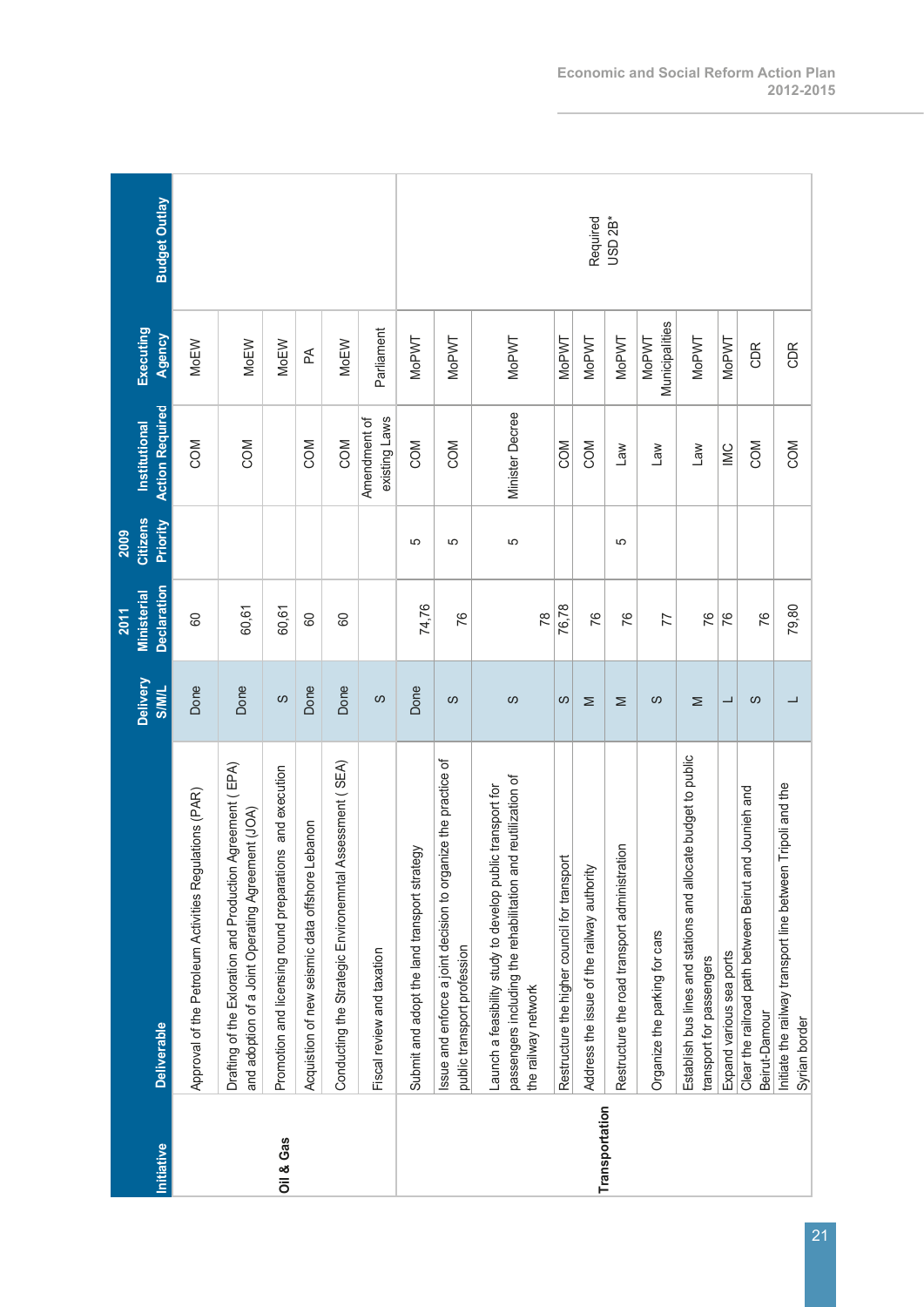| nitiative  | <b>Deliverable</b>                                                                                                                                                                                                                                                                                                                                                                                                                                                                                                                                                                                                                                                   | Delivery<br><b>S/M/L</b> | <b>Declaratior</b><br><b>Ministerial</b><br><b>2011</b> | <b>Citizens</b><br>2009 | <b>Priority</b> Action Required<br><b>Institutional</b>                                                                | Executing<br>Agency                     | <b>Budget Outlay</b> |
|------------|----------------------------------------------------------------------------------------------------------------------------------------------------------------------------------------------------------------------------------------------------------------------------------------------------------------------------------------------------------------------------------------------------------------------------------------------------------------------------------------------------------------------------------------------------------------------------------------------------------------------------------------------------------------------|--------------------------|---------------------------------------------------------|-------------------------|------------------------------------------------------------------------------------------------------------------------|-----------------------------------------|----------------------|
| Water and  | strategic environmental assessment), Component VI: Water<br>institutional and Organizational restructuring of WEs, Ⅲ:<br>Strngthening Financial and Commercial activities of WEs<br>Environmental (climate change and its implication on the<br>Implementation of the National Water Sector Strategy<br>(NWSS) consisting of: I- Optimizing Water Resources<br>Regulatory (Finalization of the Water Code, other), V:<br>water sector, improving water quality and protection,<br>Tariff restructuring, support for PSP), IV: Legal and<br>Management (water, wastewater and irrigation), II:<br>Strngthening Financial and Commercial<br>Conservation and Awareness |                          |                                                         |                         | Performance<br>organization<br>according to<br>Restructure<br>Evaluation<br>Committee,<br>Law 221,<br>Activate<br>MoEW |                                         | Required<br>USD 10B  |
| Sanitation |                                                                                                                                                                                                                                                                                                                                                                                                                                                                                                                                                                                                                                                                      | ပာ                       | 77                                                      | $\overline{71}$         | Other                                                                                                                  | <b>MoEW</b>                             |                      |
|            | networks to reduce<br>Revise budgetary process to ensure priority funding for<br>maintenance and rehabilitation of water<br>eakages and losses                                                                                                                                                                                                                                                                                                                                                                                                                                                                                                                       | S                        | 77                                                      | 7.2                     |                                                                                                                        | MoEW, CDR<br>Water Ests.                |                      |
|            | Start construction on Awali conveyor project (Greater Beirut<br>funded (WB USD<br>Water Supply Scheme) which has been<br>200M / total cost of USD 370M)                                                                                                                                                                                                                                                                                                                                                                                                                                                                                                              | S                        | 59                                                      |                         |                                                                                                                        | Water Ests.<br>Beirut & ML<br>CDR       |                      |
|            | (Arab&Kuwait fund USD 180M / total cost USD 330M)<br>Complete Litani River project which has been funded                                                                                                                                                                                                                                                                                                                                                                                                                                                                                                                                                             |                          | 59                                                      | 74                      |                                                                                                                        | MoEW, CDR,<br>Litani River<br>Authority |                      |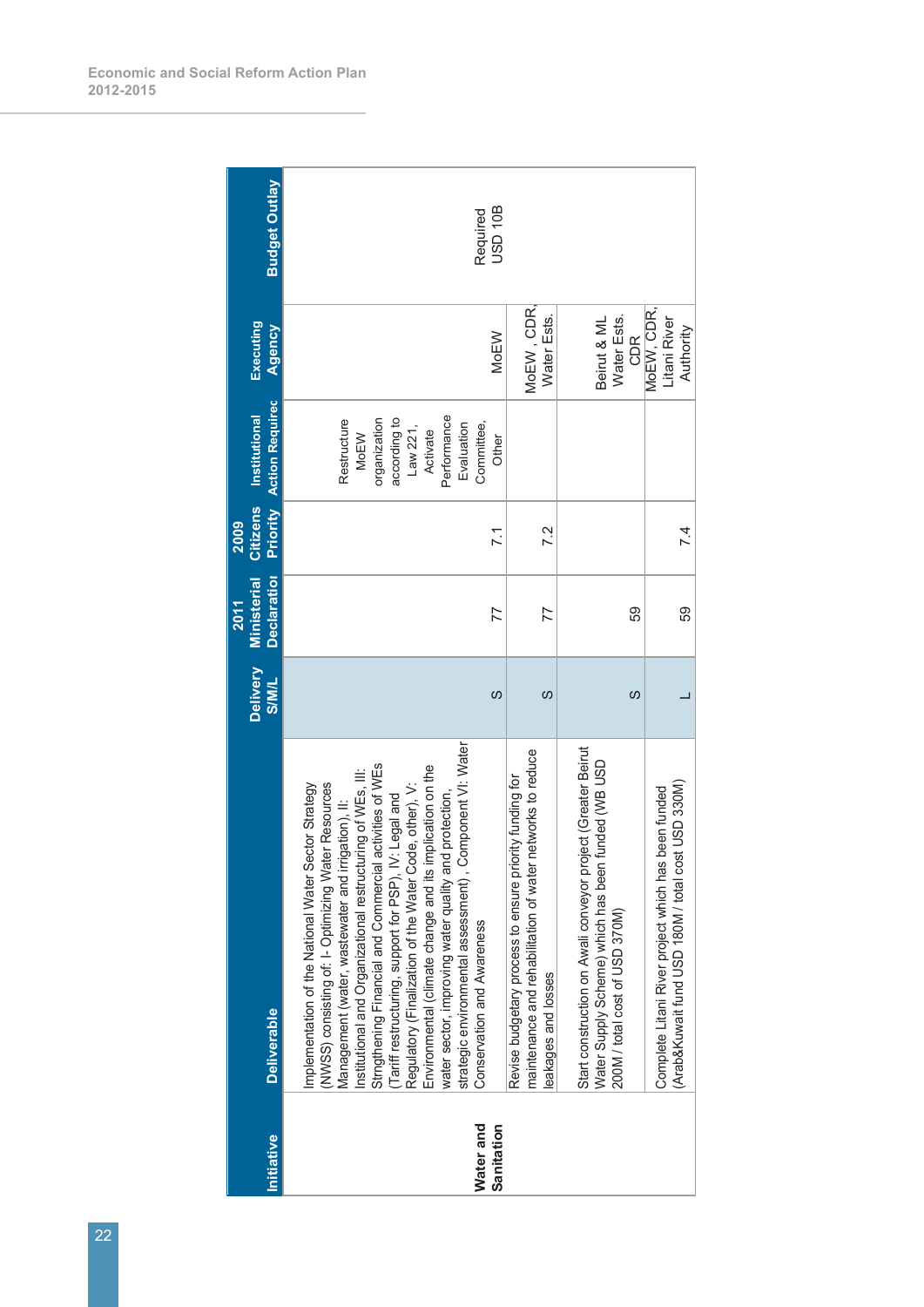|             |                                                                                                                                                                                                                                               |              | 2011               | 2009           |                                    |            |                                 |
|-------------|-----------------------------------------------------------------------------------------------------------------------------------------------------------------------------------------------------------------------------------------------|--------------|--------------------|----------------|------------------------------------|------------|---------------------------------|
|             |                                                                                                                                                                                                                                               | Delivery     | <b>Ministerial</b> | Citizens       | Institutional                      | Executing  |                                 |
| Initiative  | <b>Deliverable</b>                                                                                                                                                                                                                            | <b>SIMIL</b> | <b>Declaration</b> | Priority       | <b>Action Required</b>             | Agency     | <b>Budget Outlay</b>            |
|             | management and<br>Amend law on reforestation, forests fires<br>maintenance of green covers                                                                                                                                                    | S            | 59                 | 6.2            | IMC to be<br>Implement<br>revived, | MoE, MoA   |                                 |
|             | Integrated Solid Waste Treatment Mechanisms and Resolve<br>Review and update a master plan to develop and monitor<br>issue of illegal dumps                                                                                                   | S            | 59                 | 6.5            | <b>COM Decrees</b>                 | CDR, MoE   | Required                        |
| Environment | Propose a plan to promote Natural Reserves                                                                                                                                                                                                    | ပာ           | 89,90,94,95        | ვ<br>დ         |                                    | MoE, MoC   | TBD                             |
|             | Regulate Quarries, monitor compliance and rehabilitate old<br>sites                                                                                                                                                                           | ပာ           | 92, 93             | $\overline{6}$ | Stop all illegal<br>quarries       | MoE, CDR   |                                 |
|             | Solid Waste<br>Implement the National Master Plan for<br>Treatment                                                                                                                                                                            |              |                    |                |                                    |            |                                 |
|             | Formulate a high level policy statement for the ICT sector<br>and approve it in COM                                                                                                                                                           | ပာ           | 63,64              | $\frac{1}{2}$  | <b>COM Decree</b>                  | <b>NOT</b> |                                 |
| Telecom     | incorporation of Liban Telecom / Name a new board for the<br>Define the roadmap for the privatisation of the telecom<br>start the<br><b>NOO</b><br>sector leading to issuing of a package of<br>decrees/decisions to apply Law 431 and<br>TRA | S            | 63                 | $\frac{1}{2}$  | COM Decrees                        | <b>NOT</b> |                                 |
|             | organization structure, etc.) to mainstream mobile operators<br>Take necessary measures (audit, asset valuation,<br>and service providers within policy plan                                                                                  | Σ            | 63                 | $\frac{1}{2}$  |                                    | <b>NOT</b> | USD <sub>1B</sub> *<br>Required |
|             | HR restructuring of MOT and Ogero                                                                                                                                                                                                             | Σ            | 64                 | $\overline{C}$ | <b>COM Decree</b>                  | <b>NOT</b> |                                 |
|             | 55M<br>Complete infrastructure projects (fiber, G                                                                                                                                                                                             | ပာ           | 65,66              | $\frac{1}{2}$  |                                    | <b>NOT</b> | USD 100M<br>Paid for            |
|             |                                                                                                                                                                                                                                               |              |                    |                |                                    |            |                                 |

\* Not based on feasibility study \* Not based on feasibility study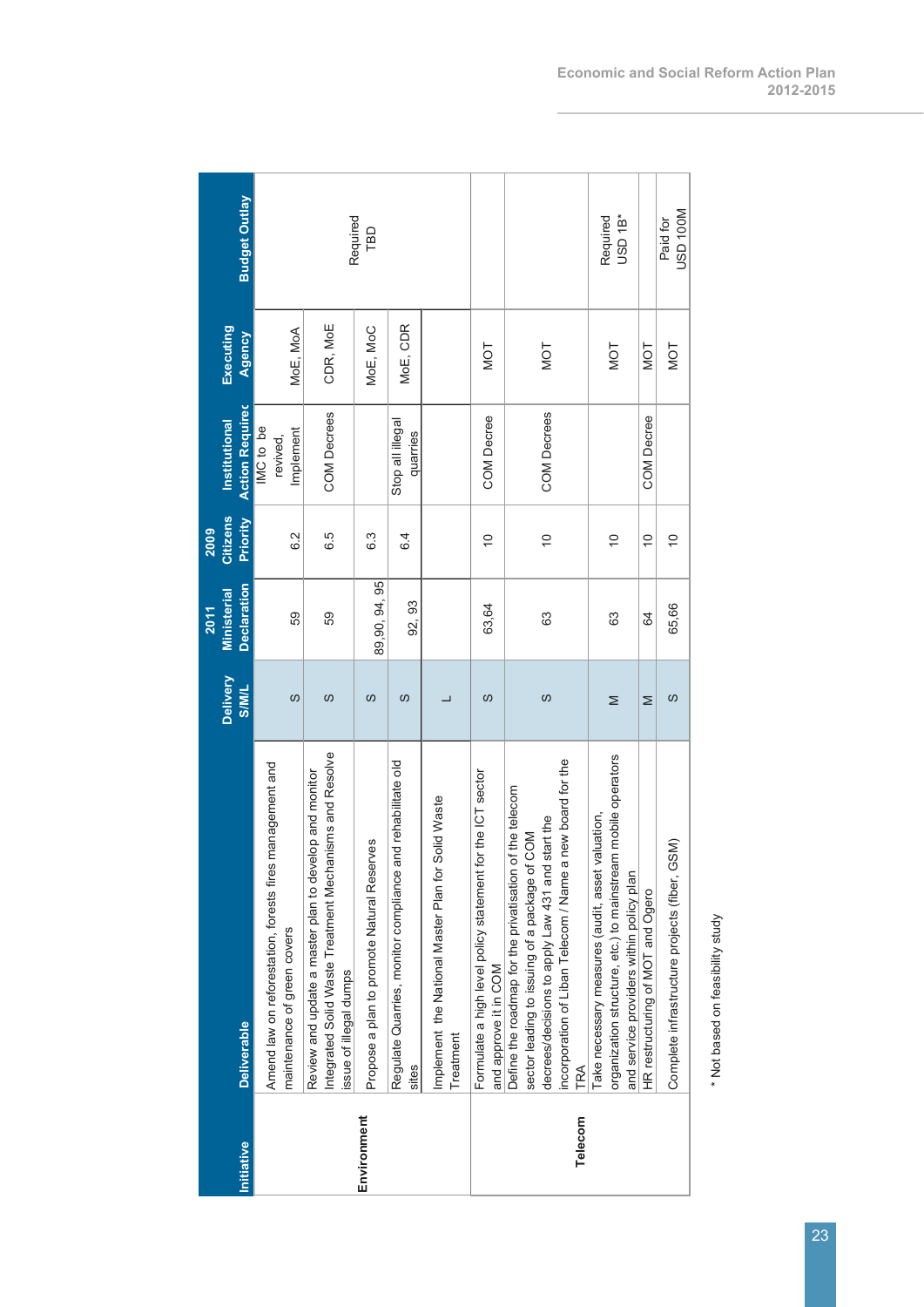REFORM AREA:<br>IV - HUMAN DEVELOPMENT **IV - HUMAN DEVELOPMENT REFORM AREA:** 

| <b>Budget</b><br><b>Outlay</b><br>Executing<br>Agency<br><b>Action Required</b><br><b>Institutional</b> | <b>NSSF</b><br><b>MOPH</b><br>MoL<br>$\mathbb{R}$       | Required<br>USD <sub>1B</sub><br><b>MOPH</b><br>agreements<br>with private<br>contractual<br>hospitals<br>Review                                                                                                        | MoL, NSSF<br>IMC                                                                                    | USD <sub>28M</sub><br>Required<br>PCM, MOSA<br>$\sum$                                                                                                                                                                                   | NoL<br>$\mathsf{Law}$                                                                                                                                                | MEHE                                                                                                                       | Required<br>MEHE<br><b>Law</b>                                                                                                                                                                                                                       | TBD                                                        | MEHE | MEHE<br><b>MOET</b><br>NoL<br><b>Law</b>                                                           |
|---------------------------------------------------------------------------------------------------------|---------------------------------------------------------|-------------------------------------------------------------------------------------------------------------------------------------------------------------------------------------------------------------------------|-----------------------------------------------------------------------------------------------------|-----------------------------------------------------------------------------------------------------------------------------------------------------------------------------------------------------------------------------------------|----------------------------------------------------------------------------------------------------------------------------------------------------------------------|----------------------------------------------------------------------------------------------------------------------------|------------------------------------------------------------------------------------------------------------------------------------------------------------------------------------------------------------------------------------------------------|------------------------------------------------------------|------|----------------------------------------------------------------------------------------------------|
| <b>Citizens</b><br>Priority<br>2009                                                                     | Z                                                       | $\mathsf{z}$                                                                                                                                                                                                            | $\rightarrow$                                                                                       | $\succ$                                                                                                                                                                                                                                 | $\succ$                                                                                                                                                              | Z                                                                                                                          | Z                                                                                                                                                                                                                                                    |                                                            | Z    | $\mathsf{z}$                                                                                       |
| <b>Declaration</b><br><b>Ministerial</b><br>2011                                                        | 25,26,86                                                | 27,28                                                                                                                                                                                                                   | 87,88                                                                                               | 24                                                                                                                                                                                                                                      | 88                                                                                                                                                                   | 25                                                                                                                         | 36,39                                                                                                                                                                                                                                                | 36,37,39                                                   |      | 36,37                                                                                              |
| Delivery<br><b>SIMIL</b>                                                                                | ပ                                                       | Σ                                                                                                                                                                                                                       | ┙                                                                                                   | Done                                                                                                                                                                                                                                    |                                                                                                                                                                      | ပာ                                                                                                                         | Σ                                                                                                                                                                                                                                                    | ┙                                                          |      | ┙                                                                                                  |
| <b>Deliverable</b>                                                                                      | Approve universal health coverage plan for all citizens | delivery of the private sector and how this could be framed<br>hospitals service delivery through evaluating the service<br>Review contractual agreement model to improve public<br>by the accreditation system of MOPH | Propose measures to bring financial equilibrium in the<br>Sickness and Maternity branch of the NSSF | graduation plan that builds up their human capital, skills and<br>under the National Poverty Targeting Program and set up<br>beneficiaries identified<br>opportunities to enter the labor market.<br>Allocate budget to assist eligible | protection for private sector employees and strenghten the<br>Pass the draft law on retirement and pension and social<br>governance financial management of the NSSF | children with special needs<br>Launch program to expand early childhood education with<br>special emphasis on inclusion of | Quality Assurance in education (basic, higher, and vocational)<br>Issue law on professional development and qualifications of<br>support National Board for<br>including a mechanism for monitoring and evaluation<br>teachers and enact measures to | Develop and adopt a new technical and vocational education |      | framework (NQF) for<br>Develop a national qualifications<br>professional certification<br>strategy |
| Initiative                                                                                              |                                                         | <b>Health Sector</b><br>Reform                                                                                                                                                                                          |                                                                                                     | Alleviation<br>Poverty                                                                                                                                                                                                                  | Pension<br>Reform                                                                                                                                                    |                                                                                                                            | Education                                                                                                                                                                                                                                            |                                                            |      |                                                                                                    |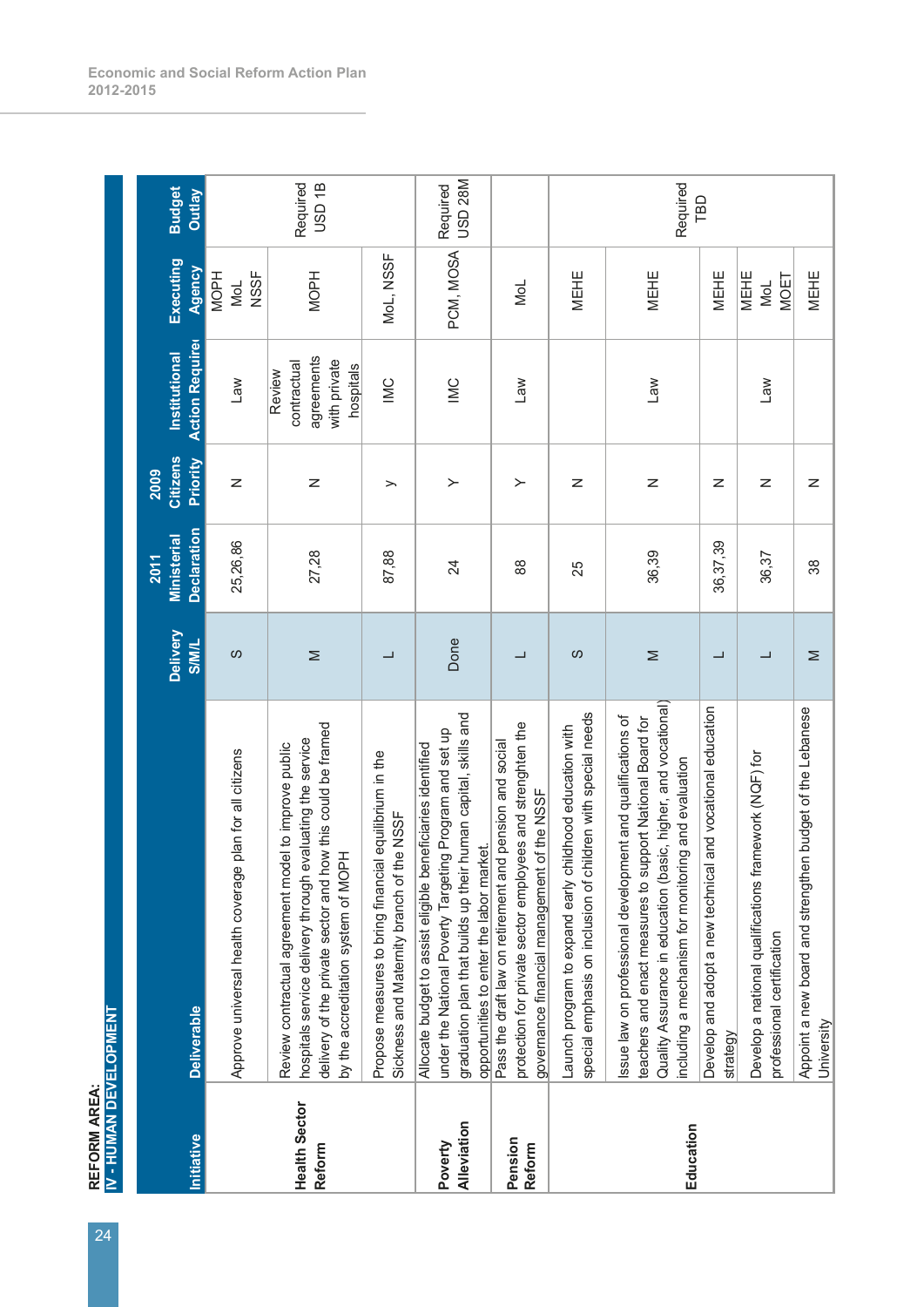| nitiative | <b>Deliverable</b>                                                                                                               | Delivery<br><b>SIMIL</b> | <b>Declaration</b><br><b>Ministerial</b><br>2011 | Citizens<br>2009 | <b>Priority Action Required Agency</b><br>Institutional | Executing   | <b>Budget</b><br>Outlay |
|-----------|----------------------------------------------------------------------------------------------------------------------------------|--------------------------|--------------------------------------------------|------------------|---------------------------------------------------------|-------------|-------------------------|
| Momen     | Start implementation of the National Strategy for Women's<br>Affairs with initiative to implement gender mainstremaing           | ഗ                        |                                                  |                  | <b>COM Decree</b>                                       | CLM         |                         |
| Youth     | Youth Strategy and pass<br>(first job initiative)<br>Start implementation of the National<br>the law to help employment of youth | ၯ                        | 46                                               |                  | <b>Law</b>                                              | MOYS<br>MoL |                         |

# **REFORM AREA:**

# REFORM AREA:<br>V - Regional and Municipal Development **V - Regional and Municipal Development**

| Initiative                      | <b>Deliverable</b>                                                                                                                                                                                                                                                                                | Delivery<br><b>JIM/S</b> | <b>Declaration</b><br><b>Ministerial</b><br><b>2011</b> | <b>Citizens</b><br>Priority<br>2009 | <b>Institutional</b><br>Required<br><b>Action</b> | Executing<br>Agency            | <b>Budget</b><br><b>Outlay</b> |
|---------------------------------|---------------------------------------------------------------------------------------------------------------------------------------------------------------------------------------------------------------------------------------------------------------------------------------------------|--------------------------|---------------------------------------------------------|-------------------------------------|---------------------------------------------------|--------------------------------|--------------------------------|
|                                 | Establish industrial parks and agricultural manufacturing<br>cities for niche agricultural products                                                                                                                                                                                               |                          | 62,70,72,73,                                            | z                                   | Law                                               | TBD                            |                                |
| <b>Development</b><br>Regional  | legislation to establish<br>implement the Tripoli Special Economic Zone (TSEZ)<br>economic oases in 4 Lebanese regions. Specifically,<br>Develop feasibility plan and draft I                                                                                                                     |                          | 20                                                      | Z                                   | <b>Law</b>                                        | TBD                            | USD 300M<br>Required           |
|                                 | Update municipal law and adapt it in light of the proposed<br>decentralization law                                                                                                                                                                                                                |                          | $\overline{2}$                                          | Z                                   | <b>Law</b>                                        | TBD                            |                                |
| <b>Development</b><br>Municipal | (institutional and financial structure, staffing, tools,) to<br>development and project finance at the local level, and<br>optimize the use of municipal revenues and funding<br>review role of the "Independent Municipal Fund"<br>Outline a municipal finance strategy to support<br>mechanisms | ပာ                       | 22                                                      | z                                   | MC<br>$M_{B}$                                     | BdL, CDR,<br>MoIM, MoF,<br>PCM | JSD 100M<br>Required           |
| Housing                         | Propose sustainable solutions for the housing problem and<br>enact a fair residential rental law                                                                                                                                                                                                  |                          |                                                         | Z                                   | <b>Law</b>                                        | مؤسسة عامة<br>للاسكان          |                                |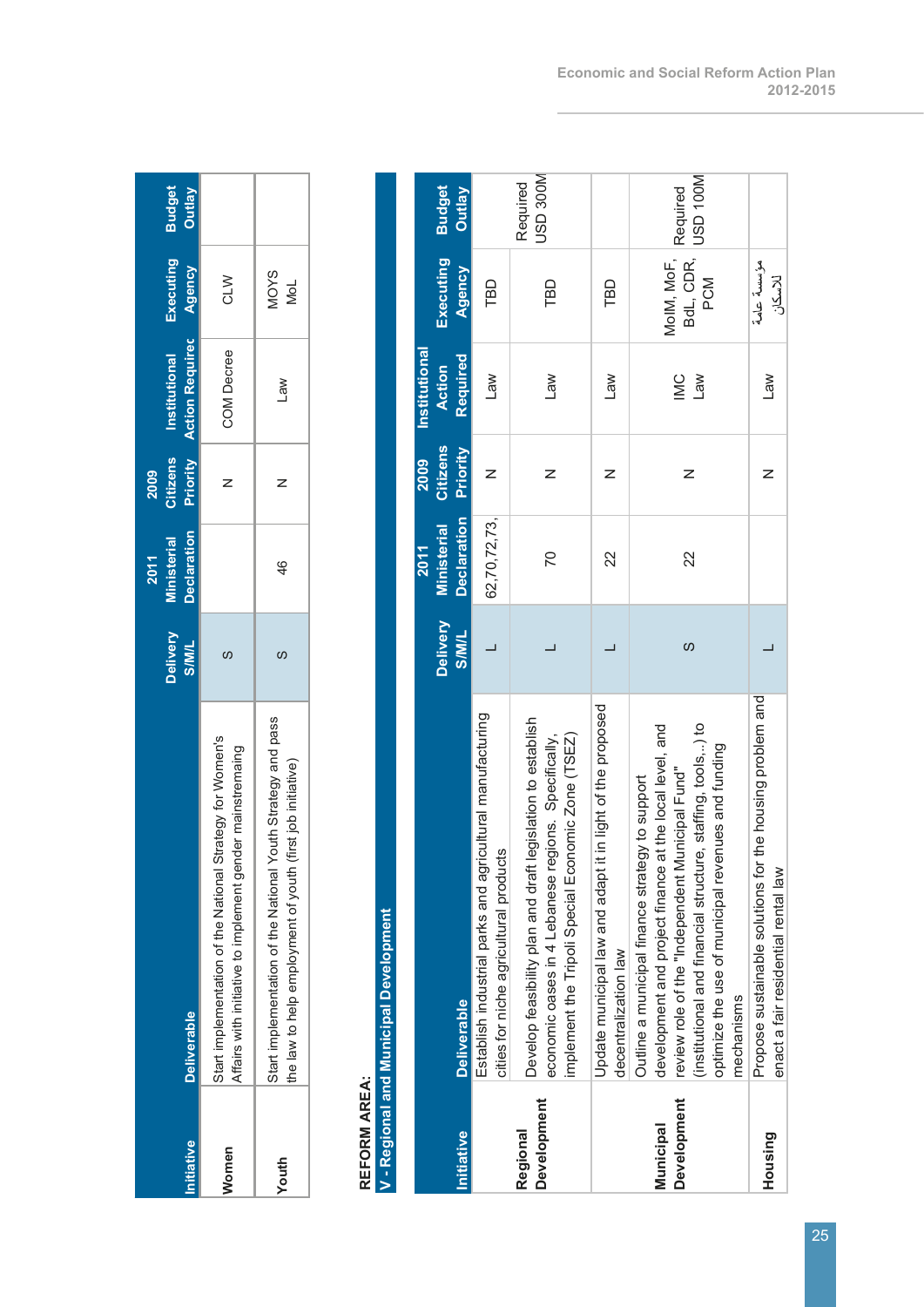| Initiative                     | <b>Deliverable</b>                                                                                            | <b>Delivery</b><br><b>TIMI/S</b> | <b>Declaration</b><br>Ministerial<br>2011 | Citizens<br>Priority<br>2009 | Institutional<br>Required<br><b>Action</b> | Executing<br>Agency                    | <b>Budget</b><br><b>Outlay</b> |
|--------------------------------|---------------------------------------------------------------------------------------------------------------|----------------------------------|-------------------------------------------|------------------------------|--------------------------------------------|----------------------------------------|--------------------------------|
|                                | governance, transparency, and efficiency of government<br>aim to improve<br>Launch e-government program, with | Σ                                | 33                                        | ო                            | <b>COM Decrees</b>                         | OMSAR                                  | Paid by<br>donors              |
| e-government                   | Launch project to automate the National Database of Personal<br>Records                                       | Σ                                | 33                                        | ო                            | <b>COM Decrees</b>                         | <b>MOIM</b>                            | <b>NOSD 30M</b><br>Required    |
|                                | Launch the automation of the PCM                                                                              | S                                | 33                                        | ω                            |                                            | PCM                                    | <b>NOL GSL</b><br>Required     |
|                                | Publish On-line the Commercial Register, Land Register<br>(cadastre), and e-payment gateway                   | ပာ                               | 33                                        | ო                            |                                            | MOJ, MoF                               | Paid by<br>donors              |
| Civil Service<br><b>Reform</b> | Develop a medium to long-term plan to restructure and<br>enhance effectiveness of public institutions         |                                  | 21,29,30,34                               | Z                            |                                            | Civil Service<br>Council               |                                |
| Corruption                     | Assure Lebanon Compliance with UN Convetion Against<br>Corruption by passing and enforcing existing laws      | S                                | 51                                        |                              |                                            | committee<br>OMSAR<br>Technical<br>PCM |                                |

REFORM AREA:<br>VI - INSTITUTIONAL & ADMINISTRATIVE REFORM **VI - INSTITUTIONAL & ADMINISTRATIVE REFORM REFORM AREA:**